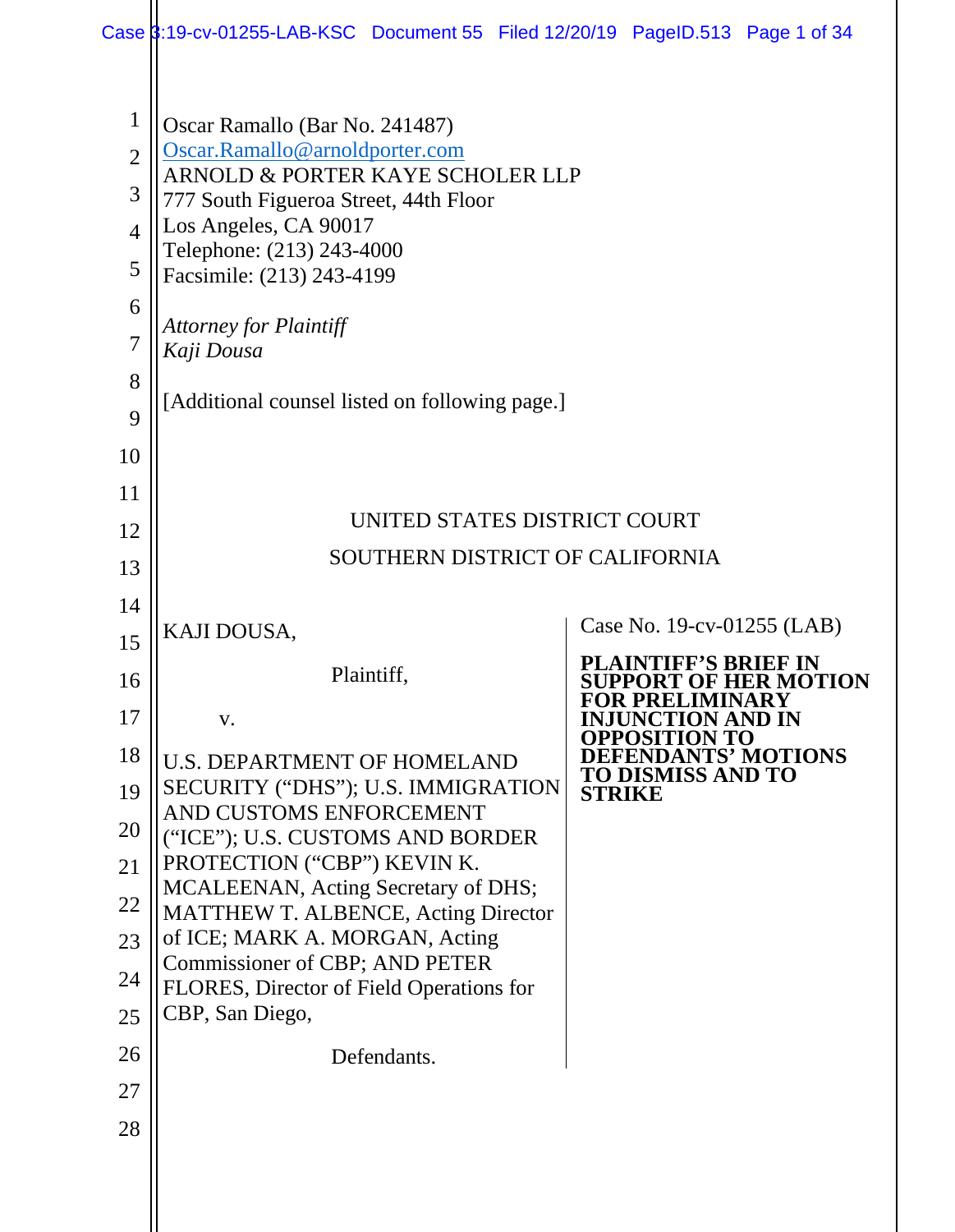- 1 R. Stanton Jones (*pro hac vice*) (DC SBN 987088)
- 2 [Stanton.Jones@arnoldporter.com](mailto:Stanton.Jones@arnoldporter.com)
- William C. Perdue (*pro hac vice*) (DC SBN 995365)
- 3 [William.Perdue@arnoldporter.com](mailto:William.Perdue@arnoldporter.com)
- 4 Christian D. Sheehan (*pro hac vice*) (DC 1045233) [Christian.Sheehan@arnoldporter.com](mailto:Christian.Sheehan@arnoldporter.com)
- 5 ARNOLD & PORTER KAYE SCHOLER LLP
- 6 601 Massachusetts Ave., NW
- Washington, DC 20001
- 7 Telephone: (202) 942-5000
- 8 Facsimile: (202) 942-5999
- 9 Ada Añon (*pro hac vice*) (NY 5030697)
- 10 [Ada.Anon@arnoldporter.com](mailto:Ada.Anon@arnoldporter.com)
- Leah J. Harrell (*pro hac vice*) (NY 5623335)
- 11 [Leah.Harrell@arnoldporter.com](mailto:Leah.Harrell@arnoldporter.com)
- 12 Neesha Chhina (*pro hac vice*) (NY 5726021) [Neesha.Chhina@arnoldporter.com](mailto:Neesha.Chhina@arnoldporter.com)
- 13 14 ARNOLD & PORTER KAYE SCHOLER LLP 250 West 55th St.
- New York, NY 10019
- 15 Telephone: (212) 836-8000
- 16 Facsimile: (212) 836-8689
- 17 Stephanie Llanes (*pro hac vice*) (NY SBN 5580014)
- 18 [Stephanie.Llanes@protectdemocracy.org](mailto:Stephanie.Llanes@protectdemocracy.org)
- 19 THE PROTECT DEMOCRACY PROJECT, INC.
- 222 Broadway, 19th Floor
- 20 New York, NY 10038
- 21 Telephone: (202) 579-4582
- 22 Anne Tindall (*pro hac vice*) (DC SBN 494607)
- 23 [Anne.Tindall@protectdemocracy.org](mailto:Anne.Tindall@protectdemocracy.org)
- THE PROTECT DEMOCRACY PROJECT, INC.
- 24 2020 Pennsylvania Ave. NW, Suite # 163 Washington, DC 20006
- 25 Telephone: (202) 579-4582
- 26 Genevieve Nadeau (*pro hac vice*) (MA SBN 677566)
- 27 [Genevieve.Nadeau@protectdemocracy.org](mailto:Genevieve.Nadeau@protectdemocracy.org)
- Ben Berwick (*pro hac vice*) (MA SBN 679207)
- 28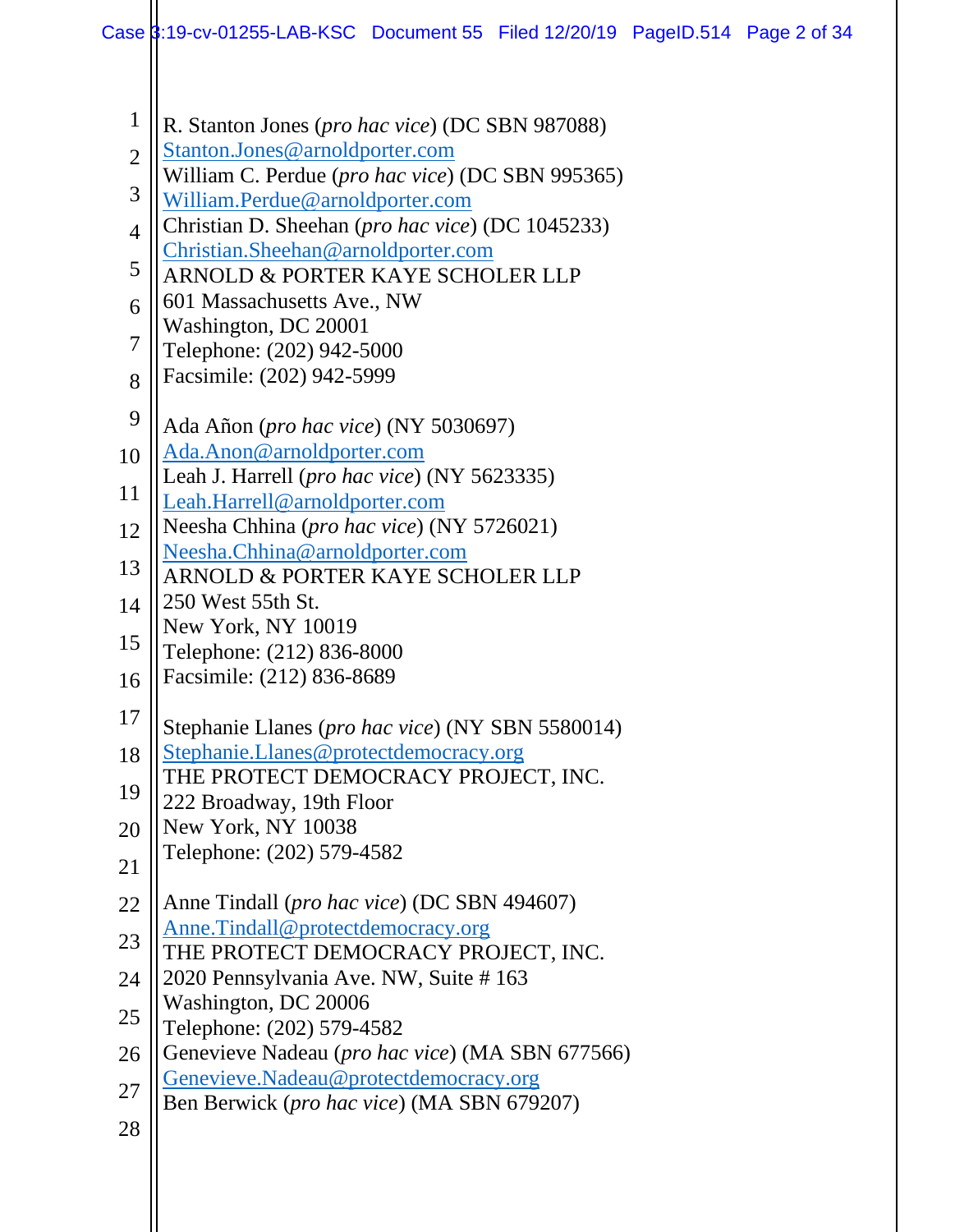|                | Case 3:19-cv-01255-LAB-KSC Document 55 Filed 12/20/19 PageID.515 Page 3 of 34 |  |  |
|----------------|-------------------------------------------------------------------------------|--|--|
|                |                                                                               |  |  |
| $\mathbf{1}$   | Ben.Berwick@protectdemocracy.org                                              |  |  |
| $\overline{2}$ | THE PROTECT DEMOCRACY PROJECT, INC.                                           |  |  |
| 3              | 15 Main St., Suite 312<br>Watertown, MA 02472                                 |  |  |
| $\overline{4}$ | Telephone: (202) 579-4582                                                     |  |  |
| $\mathfrak s$  | Attorneys for Plaintiff                                                       |  |  |
| 6              | Kaji Dousa                                                                    |  |  |
| $\overline{7}$ |                                                                               |  |  |
| 8              |                                                                               |  |  |
| 9              |                                                                               |  |  |
| 10             |                                                                               |  |  |
| 11             |                                                                               |  |  |
| 12             |                                                                               |  |  |
| 13             |                                                                               |  |  |
| 14             |                                                                               |  |  |
| 15             |                                                                               |  |  |
| 16             |                                                                               |  |  |
| 17             |                                                                               |  |  |
| 18             |                                                                               |  |  |
| 19             |                                                                               |  |  |
| 20             |                                                                               |  |  |
| 21             |                                                                               |  |  |
| 22             |                                                                               |  |  |
| 23             |                                                                               |  |  |
| 24             |                                                                               |  |  |
| 25             |                                                                               |  |  |
| 26             |                                                                               |  |  |
| 27             |                                                                               |  |  |
| 28             |                                                                               |  |  |
|                |                                                                               |  |  |
|                |                                                                               |  |  |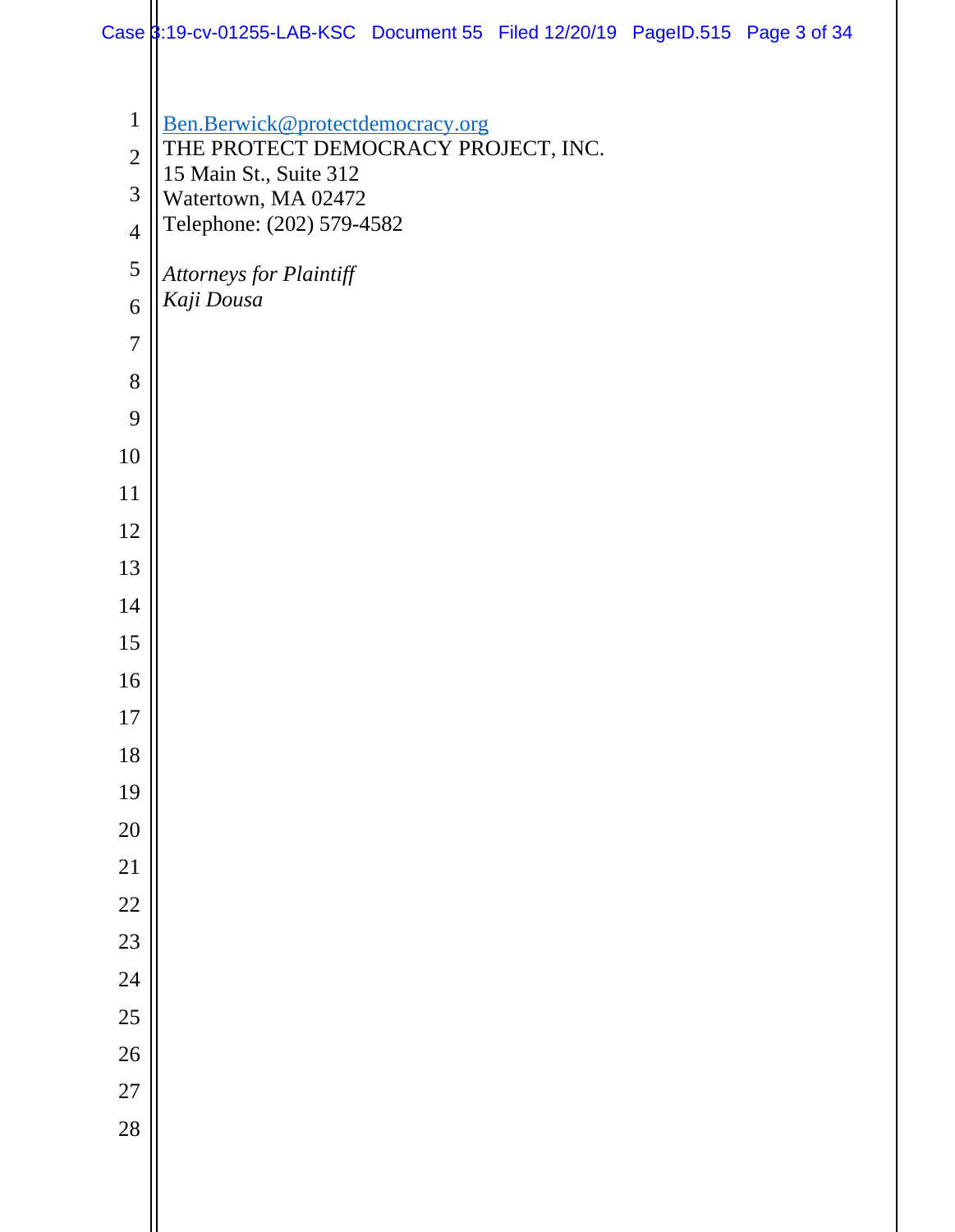|                     | Case 3:19-cv-01255-LAB-KSC Document 55 Filed 12/20/19 PageID.516 Page 4 of 34                                                               |
|---------------------|---------------------------------------------------------------------------------------------------------------------------------------------|
|                     |                                                                                                                                             |
| $\mathbf{1}$        | <b>TABLE OF CONTENTS</b>                                                                                                                    |
| $\overline{2}$      |                                                                                                                                             |
| 3<br>$\overline{4}$ |                                                                                                                                             |
| 5                   | PASTOR DOUSA IS LIKELY TO SUCCEED ON THE MERITS2<br>I.                                                                                      |
| 6                   |                                                                                                                                             |
| 7<br>8              | 1. Defendants Have Targeted Pastor Dousa Based on Constitutionally                                                                          |
| 9<br>10             | 2. There Is an Objectively Reasonable Likelihood That Defendants Will<br>Continue Targeting Pastor Dousa Based on Her Protected Activity  8 |
| 11<br>12            | 3. Pastor Dousa's Injuries Are Traceable to Defendants and Can Be                                                                           |
| 13<br>14            | B. Pastor Dousa Is Likely to Prevail on Her First Amendment Retaliation                                                                     |
| 15                  | C. Pastor Dousa is Likely to Prevail on Her Free Exercise and Hybrid Rights                                                                 |
| 16                  |                                                                                                                                             |
| 17<br>18            | ALL OTHER EQUITABLE FACTORS SUPPORT A PRELIMINARY<br>П.<br><b>INJUNCTION</b>                                                                |
| 19                  |                                                                                                                                             |
| 20                  | B. Pastor Dousa Faces Irreparable Harm Absent an Injunction23                                                                               |
| 21<br>22            |                                                                                                                                             |
| 23                  | THE COURT SHOULD DENY THE GOVERNMENT'S MOTIONS24<br>Ш.                                                                                      |
| 24                  | 25                                                                                                                                          |
| 25                  |                                                                                                                                             |
| 26                  |                                                                                                                                             |
| 27                  |                                                                                                                                             |
| 28                  |                                                                                                                                             |
|                     | PLAINTIFF'S BRIEF IN SUPPORT OF MOTION FOR PRELIMINARY INJUNCTION AND IN OPPOSITION TO MOTION TO DISMISS                                    |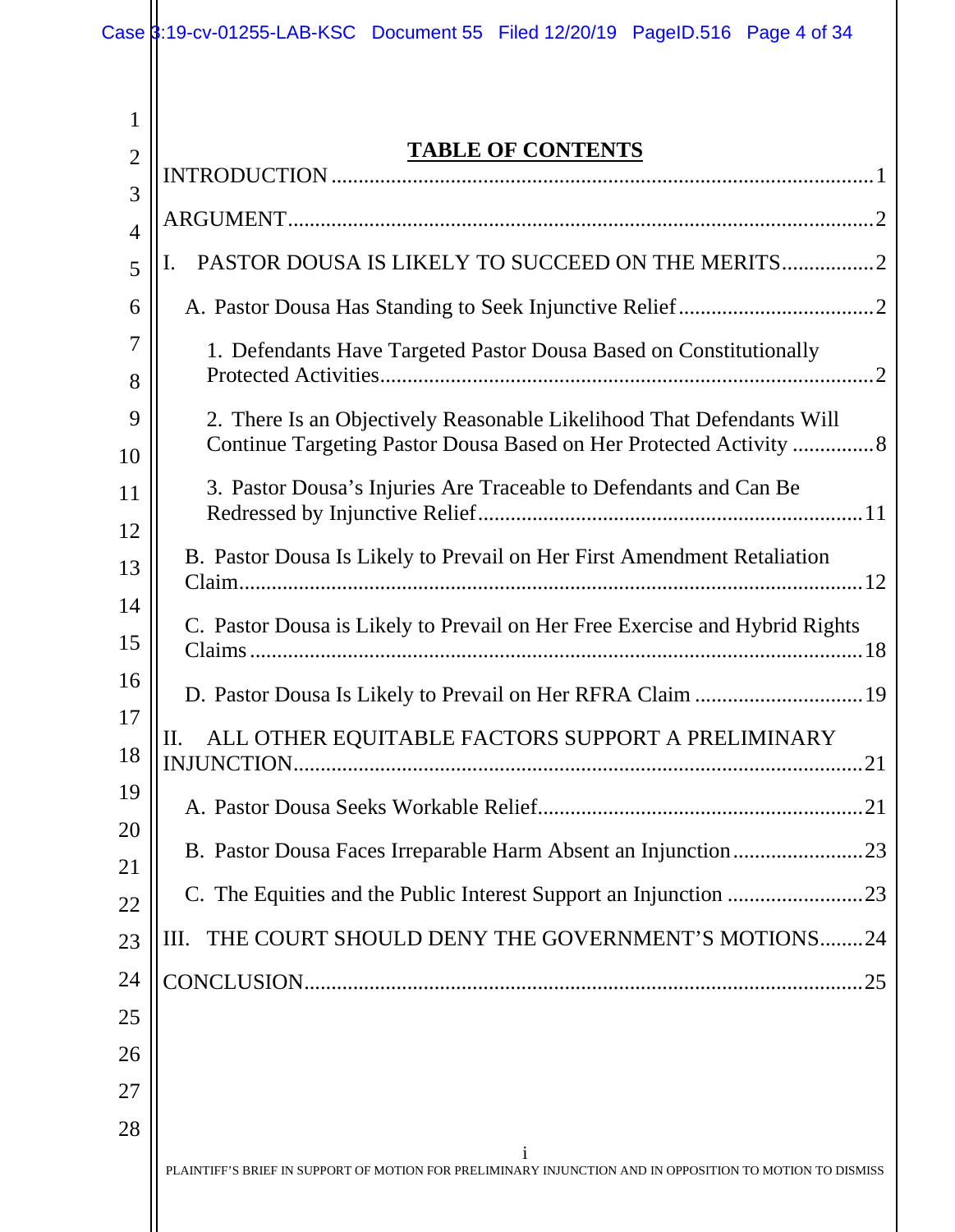|                     | Case 3:19-cv-01255-LAB-KSC Document 55 Filed 12/20/19 PageID.517 Page 5 of 34                                                        |
|---------------------|--------------------------------------------------------------------------------------------------------------------------------------|
| 1<br>$\overline{2}$ | <b>TABLE OF AUTHORITIES</b>                                                                                                          |
| 3                   | Page(s)                                                                                                                              |
| $\overline{4}$      | <b>Cases</b>                                                                                                                         |
| 5                   | Arizona Students' Ass'n v. Ariz. Bd. of Regents,                                                                                     |
| 6                   |                                                                                                                                      |
| $\overline{7}$      | Ashcroft v. Iqbal,                                                                                                                   |
| 8                   | Brady v. United of Omaha Life Ins. Co.,                                                                                              |
| 9                   |                                                                                                                                      |
| 10                  | Burwell v. Hobby Lobby Stores, Inc.,                                                                                                 |
| 11                  |                                                                                                                                      |
| 12                  | City of Los Angeles v. Lyons,                                                                                                        |
| 13                  |                                                                                                                                      |
| 14                  | Clapper v. Amnesty Int'l USA,                                                                                                        |
| 15                  |                                                                                                                                      |
| 16<br>17            | Coszalter v. City of Salem,<br>320 F.3d 968 (9th Cir. 2003)<br>13, 16                                                                |
| 18                  | Dahlia v. Rodriguez,                                                                                                                 |
| 19                  | Does v. Harris,                                                                                                                      |
| 20                  |                                                                                                                                      |
| 21                  | Eclectic Properties E., LLC v. Marcus & Millichap Co.,                                                                               |
| 22                  |                                                                                                                                      |
| 23                  | Elrod v. Burns,                                                                                                                      |
| 24                  |                                                                                                                                      |
| 25                  | Employment Division, Dep't of Human Res. of Oregon v. Smith,                                                                         |
| 26                  |                                                                                                                                      |
| 27                  | Garcia v. Lawn,                                                                                                                      |
| 28                  |                                                                                                                                      |
|                     | $\overline{\mathbf{ii}}$<br>PLAINTIFF'S BRIEF IN SUPPORT OF MOTION FOR PRELIMINARY INJUNCTION AND IN OPPOSITION TO MOTION TO DISMISS |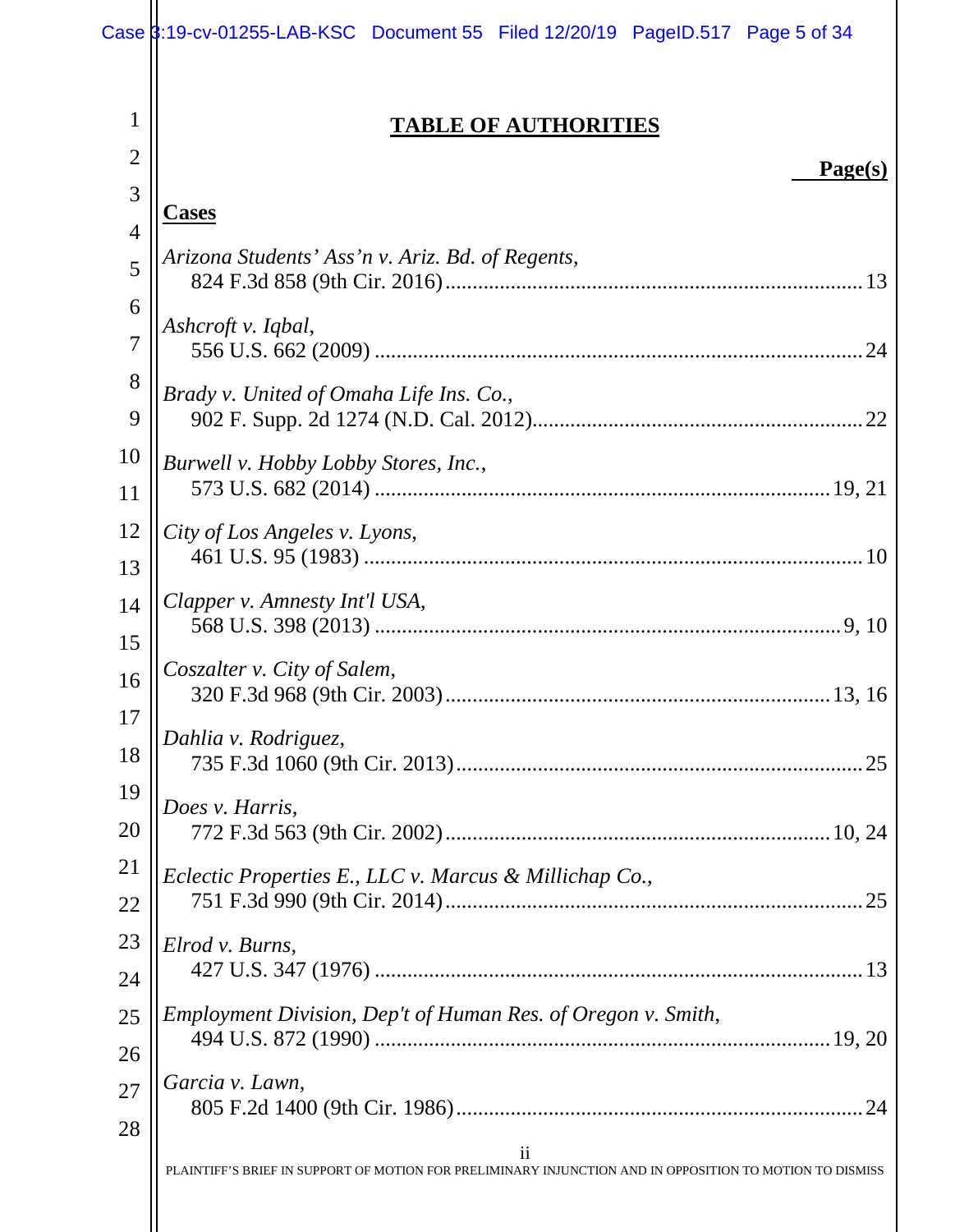#### 1 2 3 4 5 6 7 8 9 10 11 12 13 14 15 16 17 18 19 20 21 22 23 24 25 26 27 *Gutierrez-Soto v. Sessions*, 317 F. Supp. 3d 917 (W.D. Tex. 2018) ............................................................[. 18](#page-24-2) *Hartmann v. Cal. Dep't of Corr. & Rehab.*, 707 F.3d 1114 (9th Cir. 2013) ..........................................................................[. 11](#page-17-1) *Hodgers-Durgin v. de la Vina*, 199 F.3d 1037 (9th Cir. 1999) ..........................................................................[. 10](#page-16-2) *Hyland v. Wonder*, 972 F.2d 1129 (9th Cir. 1992) ..........................................................................[. 13](#page-19-2) *Lopez v. Candaele*, 630 F.3d 775 (9th Cir. 2010) ..........................................................................[. 8,](#page-14-1) [9](#page-15-2) *Melendres v. Arpaio*, 695 F.3d 990 (9th Cir. 2012) ......................................................................... 9, [23](#page-29-3) *Meyer v. Grant*, 486 U.S. 414 (1988) .........................................................................................[. 12](#page-18-2) *Mockaitis v. Harcleroad*, 104 F.3d 1522 (9th Cir. 1997), *overruled on other grounds by City of Boerne v. Flores*, 521 U.S. 50 (1997) ..........................................................[. 12](#page-18-3) *Navajo Nation v. U.S. Forest Serv.*, 535 F.3d 1058 (9th Cir. 2008) ..........................................................................[. 20](#page-26-1) *Perry v. Sinderman*, 408 U.S. 593 (1972) ...........................................................................................[. 6](#page-12-0) *Ragbir v. Homan*, 923 F.3d 53 (2d Cir. 2019) .......................................................................... 12, [18](#page-23-0) *Rueda Vidal v. U.S. DHS*, No. 18-9276 (C.D. Cal. Aug. 28, 2019) ...........................................................[. 18](#page-24-3) *Snyder v. Phelps*, 562 U.S. 443 (2011) .........................................................................................[. 12](#page-18-4) *Soranno's Gasco, Inc. v. Morgan*, 874 F.2d 1310 (9th Cir. 1989) ............................................................................[. 6](#page-12-1) Case 3:19-cv-01255-LAB-KSC Document 55 Filed 12/20/19 PageID.518 Page 6 of 34

28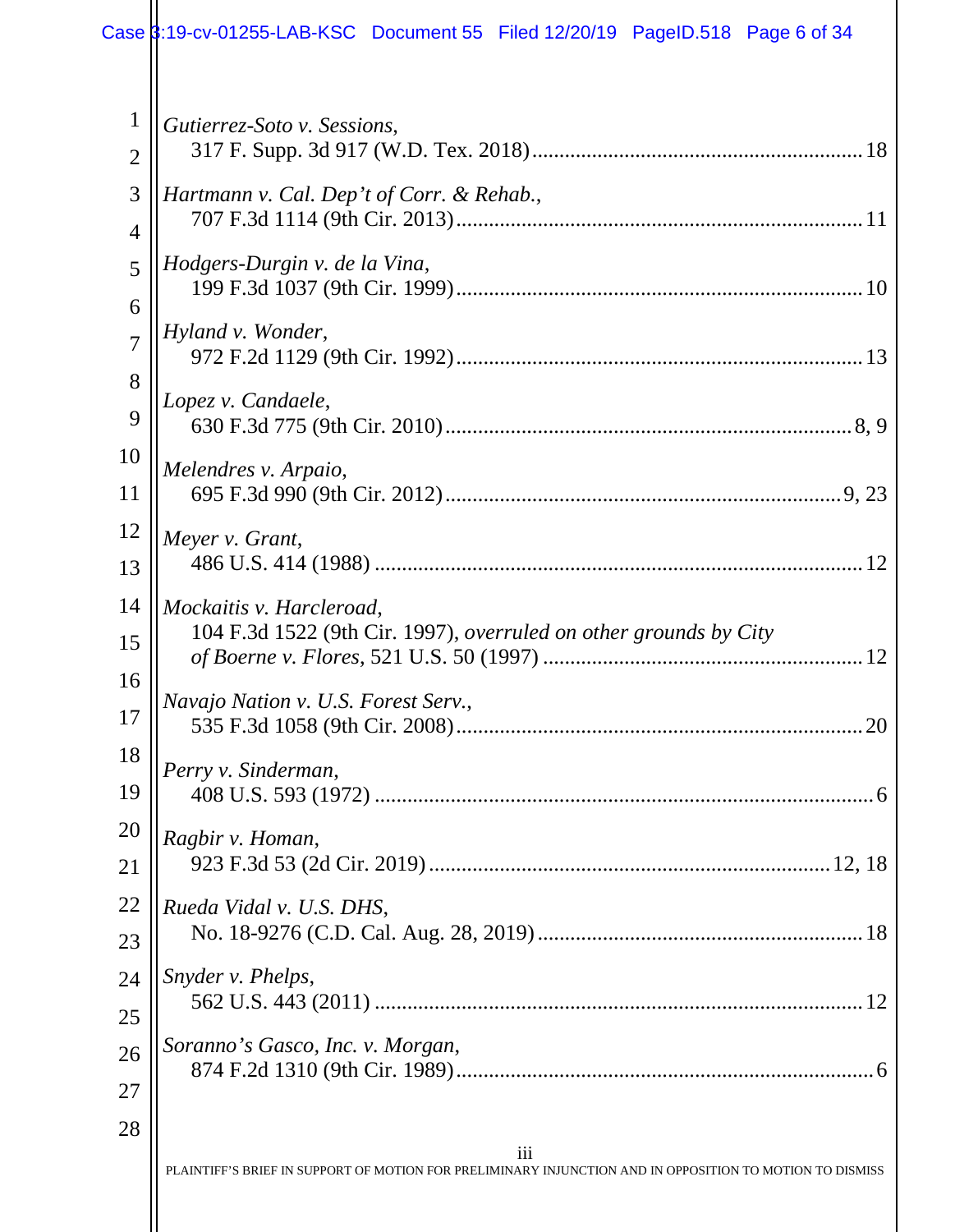|                               | Case 3:19-cv-01255-LAB-KSC Document 55 Filed 12/20/19 PageID.519 Page 7 of 34                                             |
|-------------------------------|---------------------------------------------------------------------------------------------------------------------------|
| $\mathbf 1$<br>$\overline{2}$ | Van Dyke v. Regents of Univ. of Cal.,<br>23                                                                               |
| 3<br>4                        | Widmar v. Vincent,                                                                                                        |
| 5                             | <b>Statutes</b>                                                                                                           |
| 6<br>7                        | 6 U.S.C.                                                                                                                  |
| 8<br>9                        | 42 U.S.C.                                                                                                                 |
| 10<br>11                      |                                                                                                                           |
| 12                            | <b>Rules</b>                                                                                                              |
| 13                            |                                                                                                                           |
| 14                            |                                                                                                                           |
| 15                            | .25                                                                                                                       |
| 16                            | <b>Other Authorities</b>                                                                                                  |
| 17<br>18                      | Bureau of Transportation Statistics, U.S. Dep't of Transportation,                                                        |
| 19<br>20                      | CBP, CBP Announces 5 Million Global Entry Members, Apr. 3,                                                                |
| 21                            | Letter from Jennifer L. Costello, Acting Inspector General, DHS, to                                                       |
| 22                            |                                                                                                                           |
| 23                            | Tom Jones, Mari Payton, & Bill Feather, Government Secrets: Why<br>and How a Special Agent-Turned-Whistleblower Uncovered |
| 24<br>25                      | Controversial Borders Surveillance Tactics, NBC San Diego,                                                                |
| 26                            |                                                                                                                           |
| 27                            |                                                                                                                           |
| 28                            |                                                                                                                           |
|                               | iv<br>PLAINTIFF'S BRIEF IN SUPPORT OF MOTION FOR PRELIMINARY INJUNCTION AND IN OPPOSITION TO MOTION TO DISMISS            |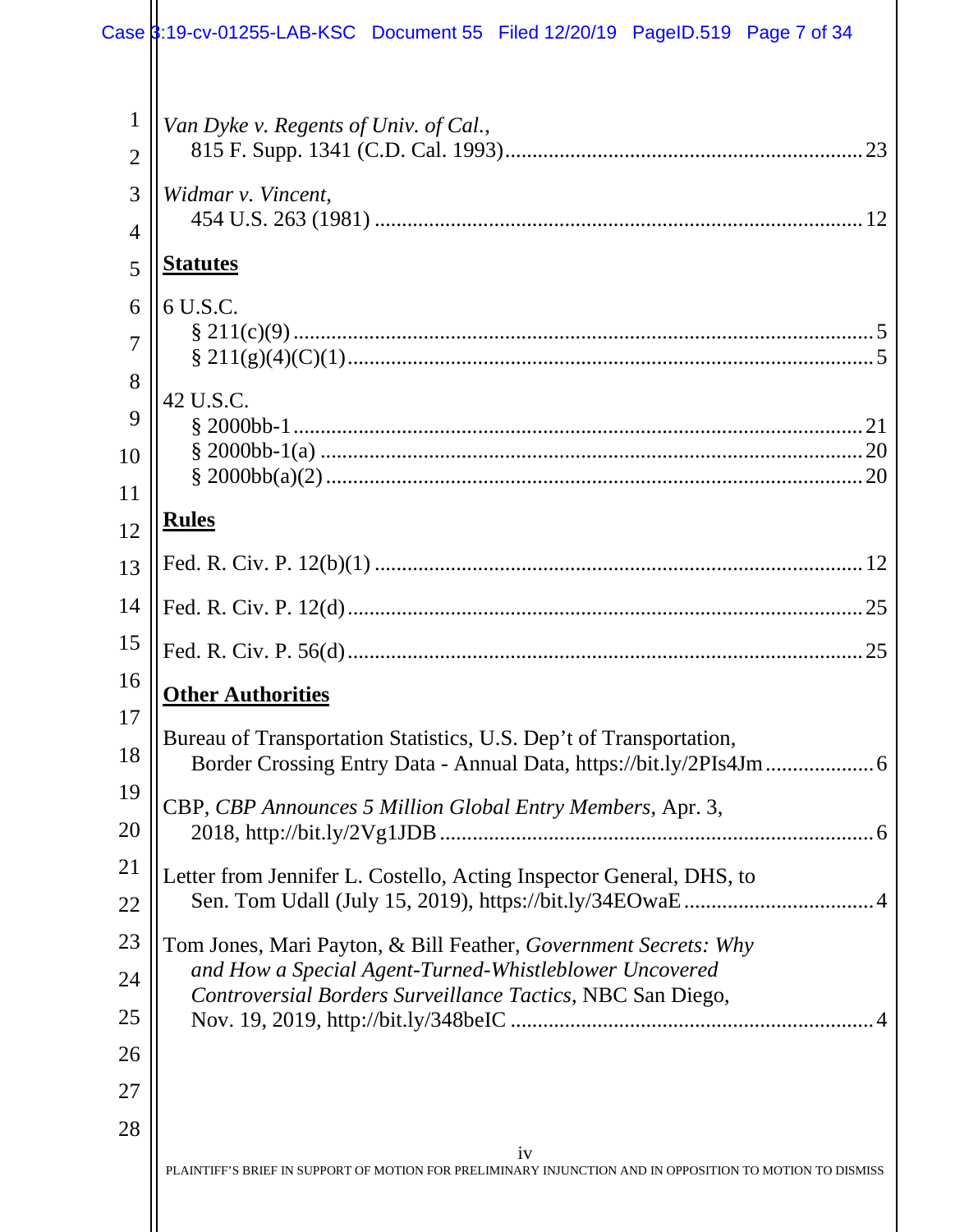<span id="page-7-0"></span>1

#### **INTRODUCTION**

2 3 4 5 6 7 8 9 10 11 12 13 14 This case is about whether the U.S. government can target members of the clergy for surveillance, detention, interrogation, and harassment for exercising their First Amendment right to minister to people whom the government disfavors. Pastor Dousa's complaint alleges that Defendants included her name and a photo of her face marked with a yellow "X" on a list of 59 "[s]uspected [o]rganizers, [c]oordinators, [i]nstigators, and [m]edia." She alleges that Defendants targeted those 59 individuals for enhanced surveillance and other adverse treatment as part of a multi-agency investigation known as Operation Secure Line. And she alleges that Defendants chose her as one of their targets because she engaged in "acts of devotion commanded by the core tenets of her Christian faith"—namely, advocating for and ministering to migrants in New York and at the Southern Border by blessing their marriages, dedicating their children to Christ, hearing their confessions, and providing them other forms of pastoral care.

15 16 17 18 19 20 21 22 Shortly after filing her complaint, Pastor Dousa moved for a preliminary injunction to halt Defendants' illegal targeting of her based on protected activity. She then successfully moved for limited expedited discovery. The documents that Defendants have produced confirm exactly what Pastor Dousa alleged: Defendants singled out Pastor Dousa and other "[s]uspected [o]rganizers, [c]oordinators, [i]nstigators, and [m]edia" because of their protected First Amendment activity, including their advocacy work on behalf of immigrant communities and, in Pastor Dousa's case, her work ministering to migrants seeking refuge in this country.

1 23 24 25 26 27 28 Neither the government's response to Pastor Dousa's motion nor its motion to dismiss disputes that she and others were targeted based on their exercise of First Amendment rights. The government does not contest that Defendants compiled a dossier on Pastor Dousa, that they tracked prayer vigils and rallies she led in New York, or that they surveilled the church where she coordinates with the New Sanctuary Coalition because of her work with and for migrants. The government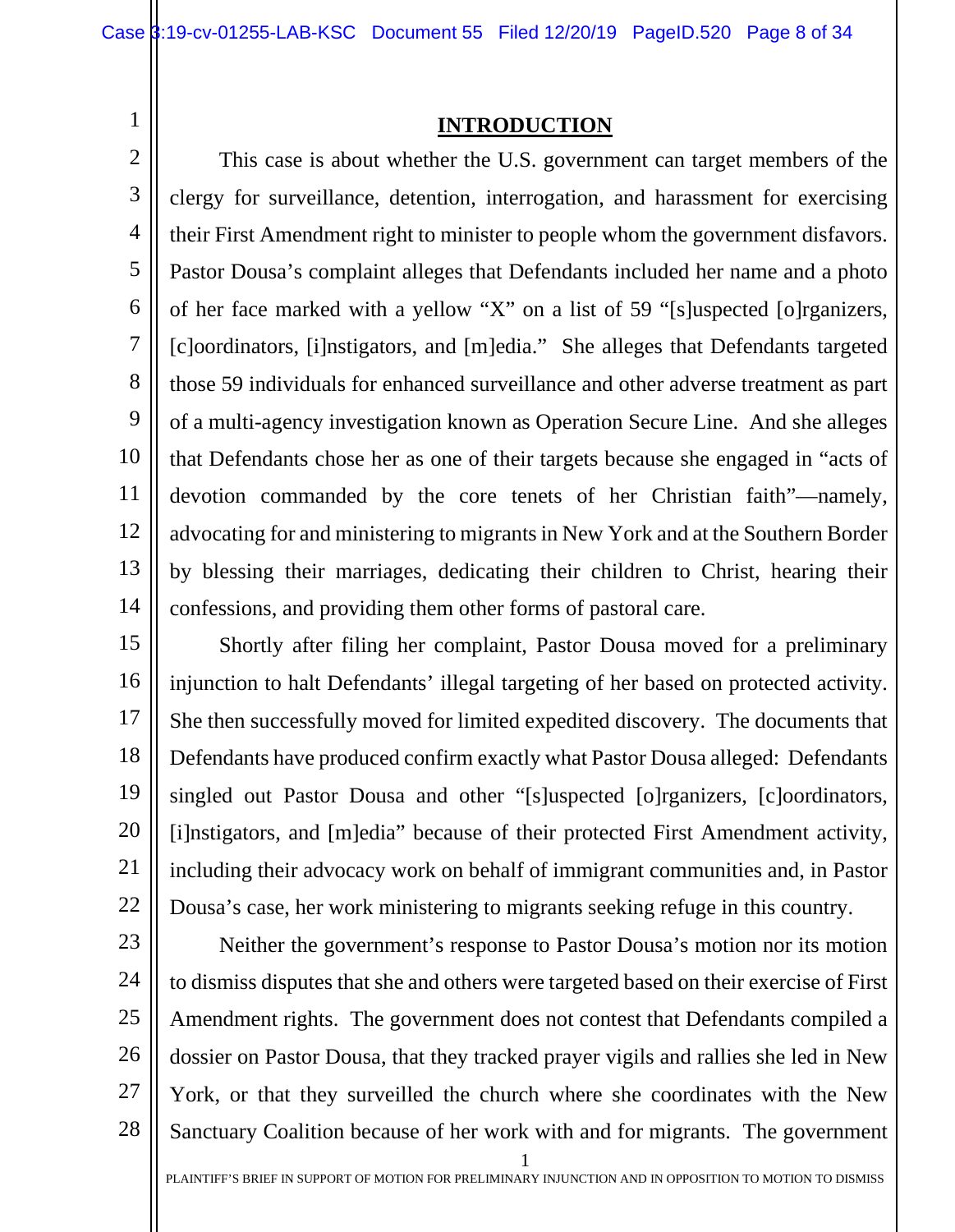also does not dispute that her ministry and advocacy work is constitutionally protected. Most notably, the government does not dispute that Pastor Dousa would not have been included on a DHS targeting list, or been subject to surveillance, if not for the views she expresses and the people with and for whom she prays.

Rather than defend their targeting of Pastor Dousa and others based on protected activity, the government principally argues that Defendants' actions have not concretely harmed her. But uncontested evidence shows that Pastor Dousa has curtailed her ministry, both at the Southern Border and in New York, because she fears Defendants will continue to target her based on her protected conduct. Given the undisputed facts and the government's own documents, that fear is wellfounded. Indeed, the government never argues that the targeting list containing Pastor Dousa's photo has been rescinded, that Operation Secure Line is inactive, or that Defendants' surveillance activities are somehow a thing of the past.

The Court should grant Pastor Dousa's preliminary injunction motion. At a minimum, the Court should deny Defendants' motions to dismiss and to strike.

#### **ARGUMENT**

# <span id="page-8-2"></span><span id="page-8-1"></span>**I. PASTOR DOUSA IS LIKELY TO SUCCEED ON THE MERITS A. Pastor Dousa Has Standing to Seek Injunctive Relief**

20 21 22 23 Pastor Dousa has amply demonstrated concrete and particularized harms sufficient to confer standing. Defendants have repeatedly targeted her for adverse treatment because she engaged in constitutionally protected activities, which has deterred her from providing the pastoral services that are central to her faith.

# <span id="page-8-3"></span>24

1

2

3

4

5

6

7

8

9

10

11

12

13

14

15

<span id="page-8-0"></span>16

17

18

19

#### **1. Defendants Have Targeted Pastor Dousa Based on Constitutionally Protected Activities**

25 26 The government first argues that Pastor Dousa lacks standing because she has not shown a "concrete and particularized harm." Opp. 8. In fact, Pastor Dousa

- 27
- 28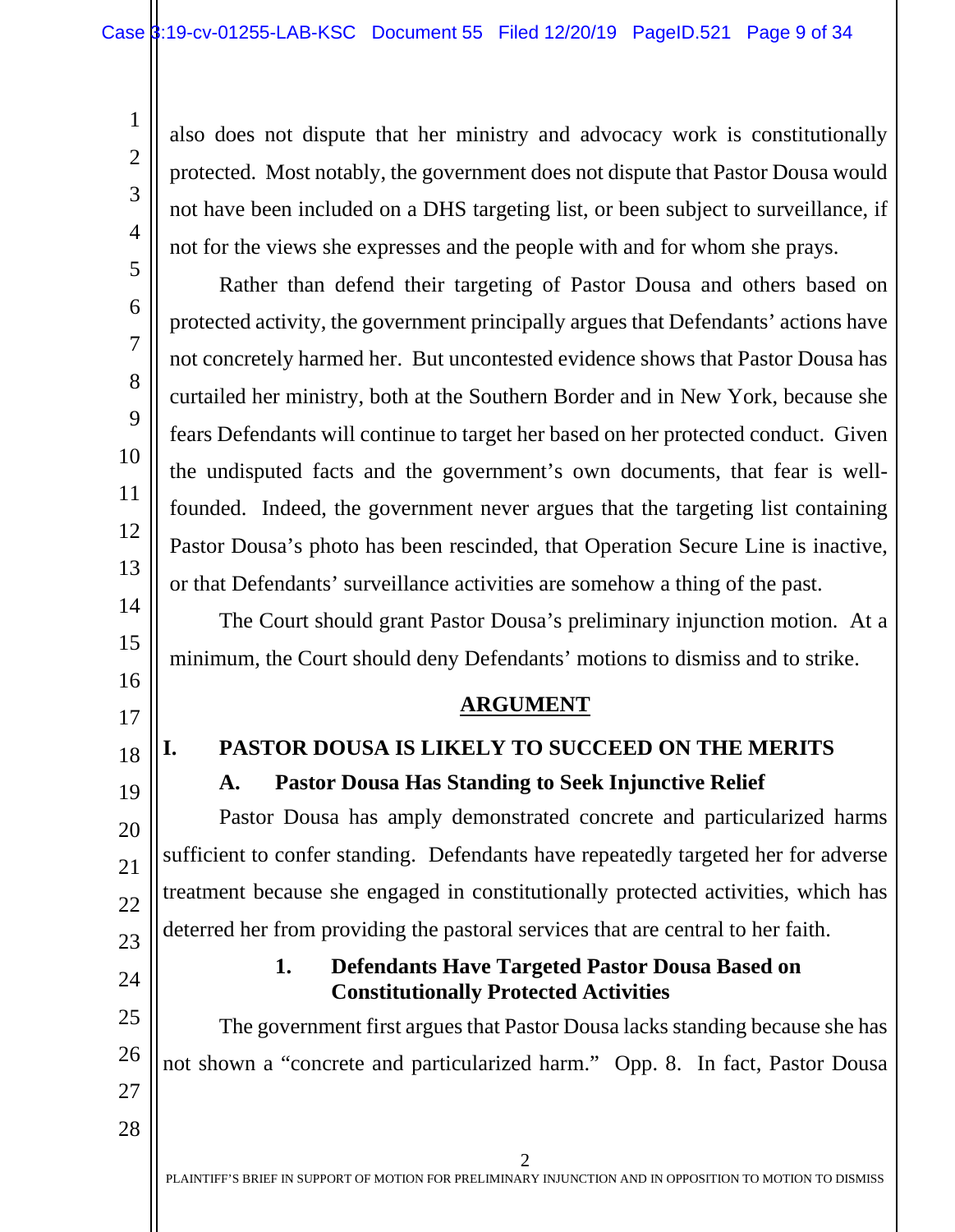alleges—and the discovery documents confirm—that Defendants have repeatedly targeted her for adverse treatment based on her protected activities in three ways.

3 4 5 6 7 8 9 10 11 12 13 14 15 16 17 18 *First*, Defendants detained and interrogated Pastor Dousa at the Southern Border because of her protected activity, which is plainly an injury-in-fact. The government's documents demonstrate that Defendants created a "lookout" and entered an "[i]nterdiction" for Pastor Dousa on December 5, 2018. CBP-00048- 49.<sup>1</sup> That was just days after her first trip to Mexico with the "Sanctuary Caravan," a group of faith leaders, congregants, and humanitarian workers that provided pastoral services to several hundred asylum-seekers traveling to the United States. 7/24/19 Dousa Decl. ¶¶ 8, 13-15. The sole purpose of Pastor Dousa's trip was to engage in protected ministry; she prayed with migrants, officiated their weddings, heard their confessions, and anointed the sick. *Id.* ¶¶ 14-15. Defendants responded to this exercise of constitutionally protected rights by flagging Pastor Dousa's name, which led directly to her detention and interrogation for a "Tactical Terrorism Response Team" interview. *See* CBP-00030 (explaining that Pastor Dousa's name triggered a "computer generated alert" in CBP's system when she sought to cross the border on January 2, 2019); CBP-00003 (noting Pastor Dousa's "TTRT exam").

*Second*, Defendants have extensively monitored Pastor Dousa's activities at the border and inside the United States based on her protected activity. Even though Pastor Dousa's interrogation yielded "[n]o derogatory information," CBP-00030, Defendants subsequently placed her on an internal targeting list of 59 "Suspected Organizers, Coordinators, Instigators, and Media," CBP-00035, 37—a list that is now the subject of an investigation by the DHS Inspector General. *See*

24

19

20

21

22

23

1

<sup>25</sup> 26 27 28 <sup>1</sup> All documents cited by Bates number refer to the redacted versions of documents produced by Defendants in discovery on November 1, 2019, which are attached in their entirety to the Declaration of William C. Perdue. Defendants subsequently provided unredacted versions of these documents to Pastor Dousa and Magistrate Judge Crawford. Pastor Dousa is prepared to file the unredacted versions under seal if the Court so requests.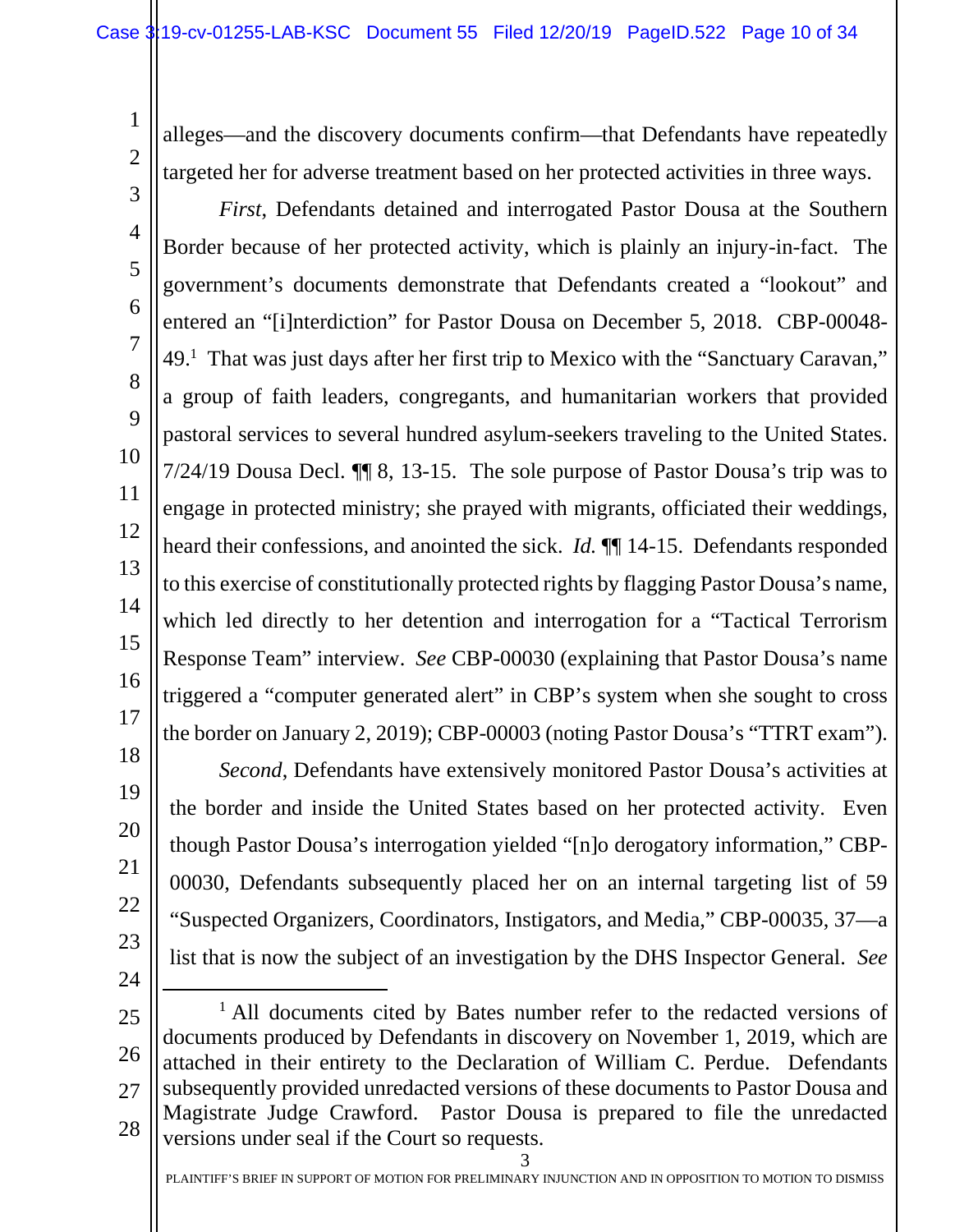<span id="page-10-0"></span>Letter from Jennifer L. Costello, Acting Inspector General, DHS, to Sen. Tom Udall (July 15, 2019), https://bit.ly/34EOwaE (acknowledging "specific concerns" about the list of "individuals, including journalists and attorneys, who may have been singled out for enhanced inspection at U.S. ports of entry").

As discussed in greater detail below, *see infra* pp. 13-18, the documents produced in discovery strongly suggest that Defendants chose these targets, including Pastor Dousa, based on their protected activities—in particular, their opposition to U.S. immigration policy and their efforts to help migrants enter and gain status in the United States through established legal channels. *See, e.g.*, CBP-00022 (describing the "migrant caravan"—a group of migrants traveling from Central America to the Southern Border for whom Pastor Dousa's Sanctuary Caravan provided pastoral care—as "a common cause for numerous open border, humanitarian, and other groups with the goal to challenge U.S. immigration laws"). In Pastor Dousa's case, the documents indicate that Defendants targeted her specifically because of the religious nature of her work; CBP reports describe her as a "Suspected Organizer, Pastor" who had been "[i]dentified as performing marriage ceremonies in Tijuana, MX." CBP-00002.

28

1

2

3

4

5

6

7

8

9

10

11

12

13

14

15

16

17

<span id="page-10-1"></span>Defendants have conducted extensive surveillance of Pastor Dousa and other targets on the list. The whistleblower who first disclosed the operation—now identified as a nine-year-veteran special agent in DHS's Homeland Security Investigations unit, the investigative arm of ICE—has stated that Defendants compiled dossiers on the individuals included on the targeting list. *See* Mem. 6, 17; Tom Jones, Mari Payton, & Bill Feather*, Government Secrets: Why and How a Special Agent-Turned-Whistleblower Uncovered Controversial Borders Surveillance Tactics*, NBC San Diego, Nov. 19, 2019, http://bit.ly/348beIC; *see also* CBP-00002 (CBP profile on Pastor Dousa); CBP00020-22 (field intelligence report including Pastor Dousa's name, photos, and social media activity alongside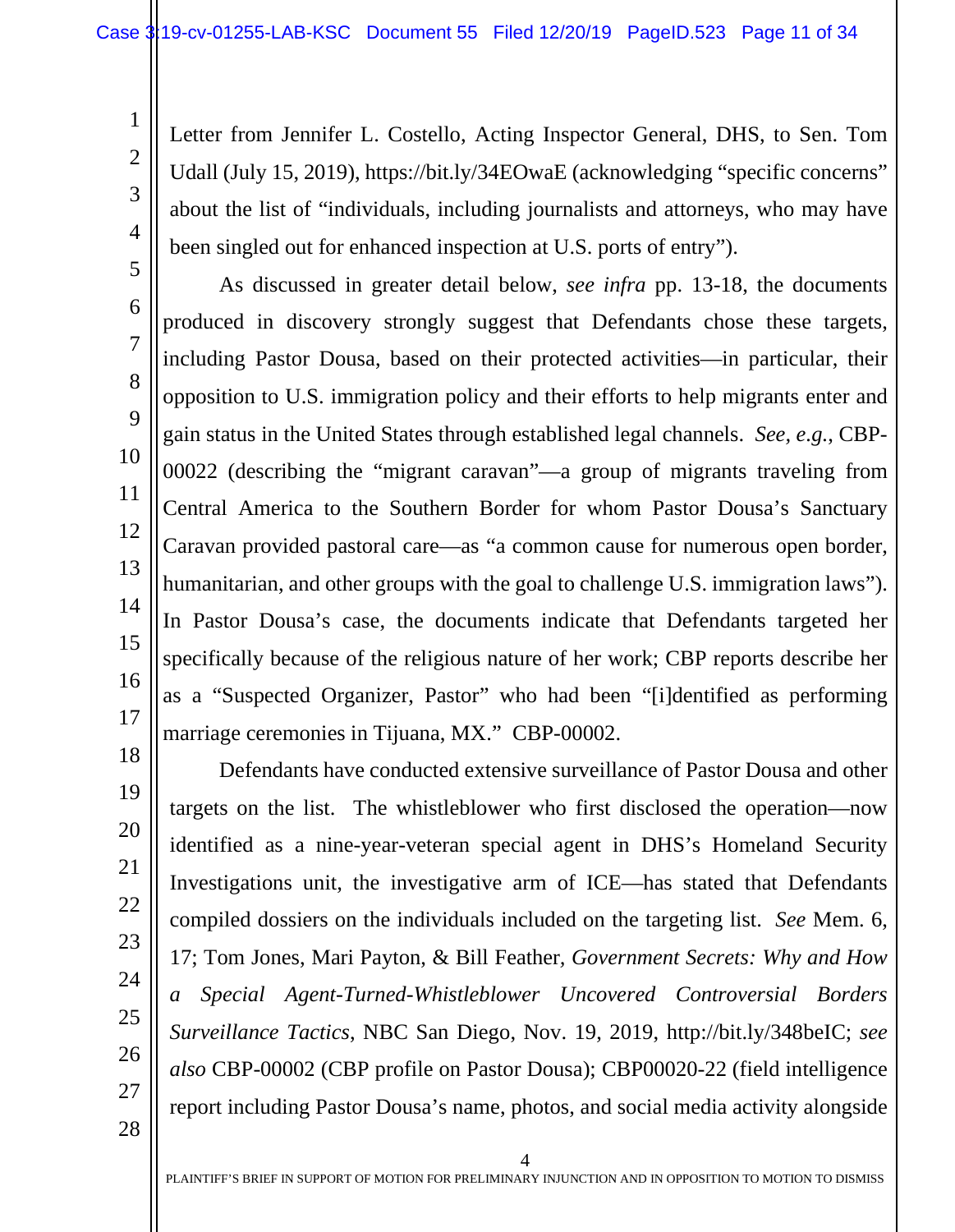information about other immigrant-rights advocates). And immigration officials in New York have tracked and surveilled prayer vigils and rallies Pastor Dousa has led. 7/24/19 Dousa Decl. ¶¶ 33-35. They surveilled the New Sanctuary Coalition's offices at the Judson Memorial Church. *Id.* ¶ 34. An ICE official in New York even told Pastor Dousa that he "know[s] exactly how to find [her]," that she is "all over the documents that [he] has," and that he "know[s] [her] network just as good as [she] do[es]." *Id.* ¶¶ 47, 49. None of this is disputed.

8 9 10 11 12 13 14 15 16 17 18 19 20 21 Defendants' monitoring and surveillance, moreover, has upended Pastor Dousa's ministry. She canceled a planned trip to Mexico this year and has refrained from blessing marriages of migrants. *Id.* ¶¶ 42, 45. She feels compelled to warn penitents about the possibility of government surveillance, chilling her ability to provide pastoral counseling and absolution. *Id.* ¶¶ 40-41, 44. Her church has declined to host a *pro se* asylum clinic and has seen migrants and refugees deterred from participating in church activities. *Id.* ¶¶ 37-38. It is difficult to overstate the effect this disruption has had on Pastor Dousa's ministry. Pastor Dousa has "offered pastoral care to [immigrant-rights] advocates and to the migrants they serve for nearly a decade," and "[m]inistering to migrants is a large part of [her] work as a pastor." *Id.* ¶ 43. Because of Defendants' targeting, she "no longer feel[s] that [she is] able to fulfill this core part of [her] faith." *Id.* The government never addresses these harms, and simply ignores the cases holding that they constitute concrete injuries-in-fact sufficient to confer standing. *See* Mem. 12 (citing cases).

22 23 24

25

26

27

28

1

2

3

4

5

6

7

<span id="page-11-1"></span><span id="page-11-0"></span>The government instead suggests that any information-gathering about Pastor Dousa is not a cognizable injury because CBP is authorized by statute to collect information about travelers to the United States. Mot. to Dismiss 14 (citing 6 U.S.C. § 211(c)(9), (g)(4)(C)(1)); Opp. 10-11, 18-19. But the documents make clear that Defendants' surveillance of Pastor Dousa was not routine informationgathering. Defendants monitored her as part of an investigation specifically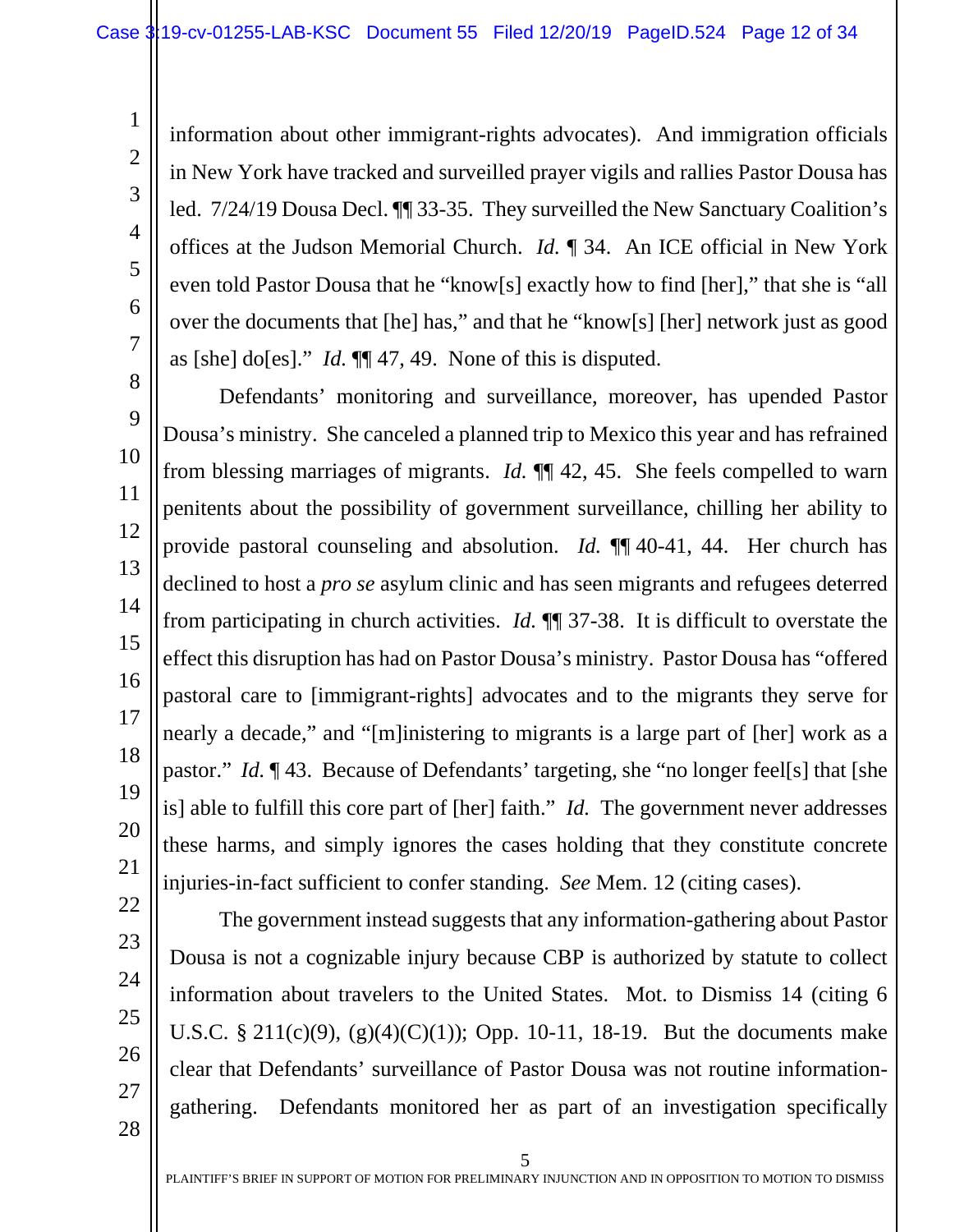<span id="page-12-2"></span>targeting individuals exercising their rights to pray with, advocate for, and report on migrants traveling to the United States. *See, e.g.*, CBP-00002, 5, 20-22. The targeting list was comprised of just 59 individuals—out of the more than 5 million who have Global Entry memberships and more than 77 million who crossed the California-Mexico land border in 2018. *See* CBP, *CBP Announces 5 Million Global Entry Members*, Apr. 3, 2018, http://bit.ly/2Vg1JDB; Bureau of Transportation Statistics, U.S. Dep't of Transportation, Border Crossing Entry Data - Annual Data, https://bit.ly/2PIs4Jm (last visited Dec. 20, 2019). And in any event, even if some of Defendants' monitoring falls within the scope of the statutes, the Supreme Court has long recognized that even authorized government actions can be both harmful and unlawful if undertaken "because of … constitutionally protected speech." *Perry v. Sindermann*, 408 U.S. 593, 597 (1972); *see also Soranno's Gasco, Inc. v. Morgan*, 874 F.2d 1310, 1318 (9th Cir. 1989) (plaintiffs alleged sufficient injury-in-fact by alleging that "the defendants' actions were taken in retaliation for [their] exercise of first amendment rights"); Mem. 12, 18.

16 17 18 19 20 21 22 23 24 25 *Finally*, Defendants also concretely injured Pastor Dousa by revoking—or at least attempting to revoke—some portion of her trusted traveler status in response to her protected activity. The government does not dispute that the DHS targeting list includes a photo of Pastor Dousa with a yellow "X" over her face and the notation "Disposition: SENTRI Revoked." 7/24/19 Dousa Decl. ¶ 29; *see also*  CBP-00037. The meaning is clear: Defendants decided to withdraw a government benefit because they deemed Pastor Dousa a "[s]uspected [o]rganizer[], [c]oordinator[], [or] [i]nstigator[]" based on her work ministering to migrants. The government offers no alternative explanation for that notation, and Pastor Dousa has no reason to believe it to be false. 10/11/19 Dousa Decl. ¶ 17.

The government nonetheless appears to dispute whether Pastor Dousa was ever technically enrolled in SENTRI in addition to Global Entry. *See* Opp. 4-6 &

28

26

27

1

2

3

4

5

6

7

8

9

10

11

<span id="page-12-0"></span>12

<span id="page-12-1"></span>13

14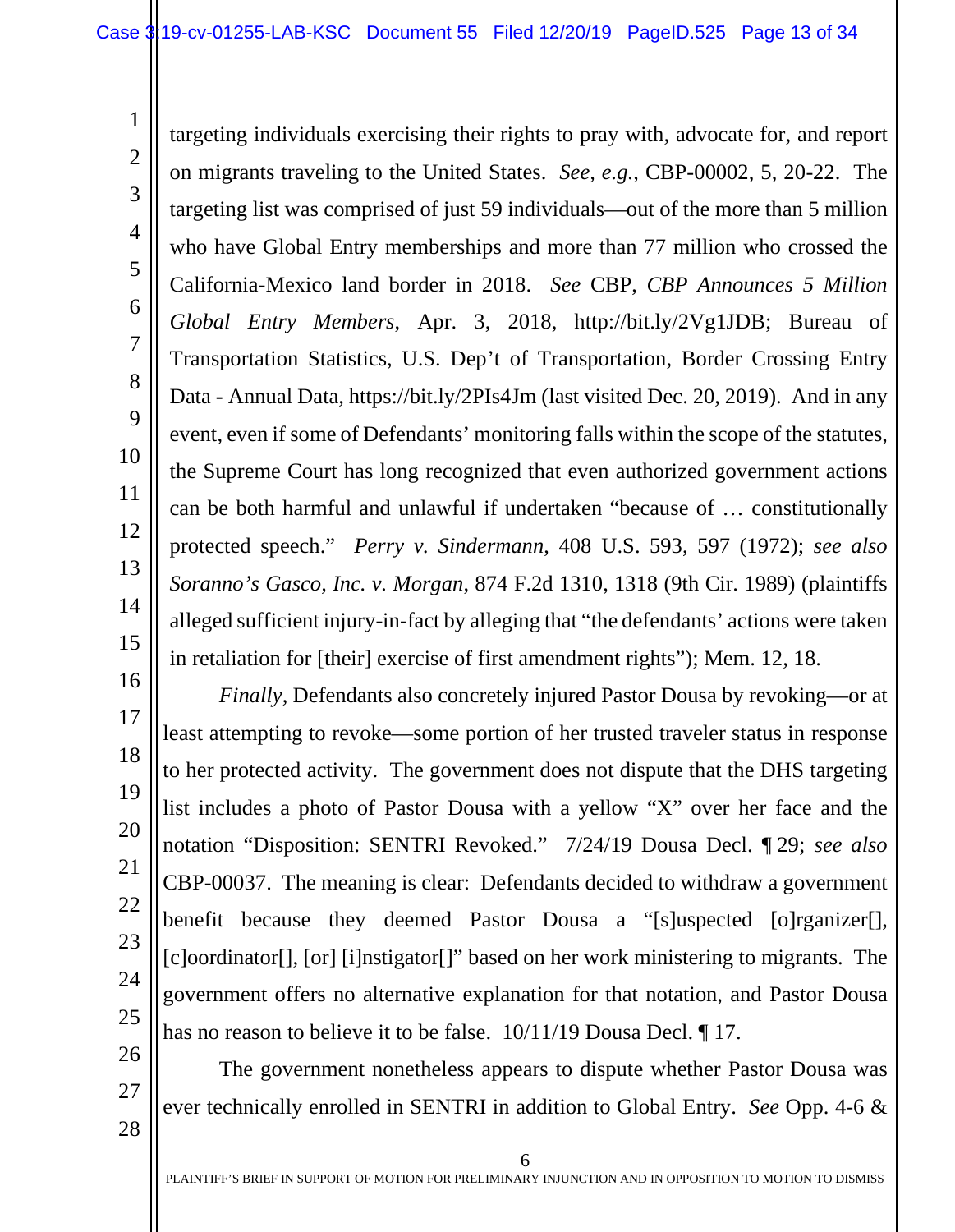1 2 3 4 5 6 7 8 9 10 11 12 13 14 n.2 (referring to Pastor Dousa's "alleged SENTRI card"); Mot. to Dismiss 17 (same). But there is evidence to the contrary. As Pastor Dousa explained, she successfully applied to the Global Entry program in 2016, and many of the communications from CBP regarding her Global Entry application referenced SENTRI as well. 10/11/19 Dousa Decl. ¶¶ 2-9. She also has used her Global Entry card to gain access to expedited processing lanes at San Ysidro that are marked with the term "SENTRI." *Id.* ¶¶ 8, 10-11. Moreover, the government's own documents refer to Pastor Dousa in connection with SENTRI. One CBP record expressly states that Pastor Dousa has status in the "SENTRI Highway" program. CBP-00048. And another CBP record was updated on March 8, 2019—suspiciously, one day after DHS's targeting list was first reported in the media—to include the notation: "Do not revoke SENTRI based on this lookout." CBP-00003. These documents suggest that Pastor Dousa *did* previously enjoy SENTRI status, and that Defendants at least contemplated revoking it before March 8, 2019.

15 16 17 18 19 20 21 22 23 24 25 26 27 The government attaches a declaration from CBP Branch Chief Oliveri, but he notably does not address Pastor Dousa's SENTRI status. He asserts that Pastor Dousa is enrolled in Global Entry, but never states whether she was enrolled in SENTRI, even though CBP administers the SENTRI program. *See* Oliveri Decl. ¶¶ 1, 2. The government instead argues that it is implausible that CBP "would revoke the SENTRI card as a punishment while leaving her with the more valuable Global Entry status." Opp. 16. But again, the documents indisputably show that Defendants *intended* to revoke the SENTRI portion of Pastor Dousa's trusted traveler status; perhaps Defendants meant to revoke her status and simply did so ineffectually. Regardless, even an attempted withdrawal of a government benefit can cause concrete harm by chilling protected activity. At a minimum, attempting to withdraw Pastor Dousa's border-crossing privileges based on her protected activities corroborates the other concrete harms Pastor Dousa has suffered.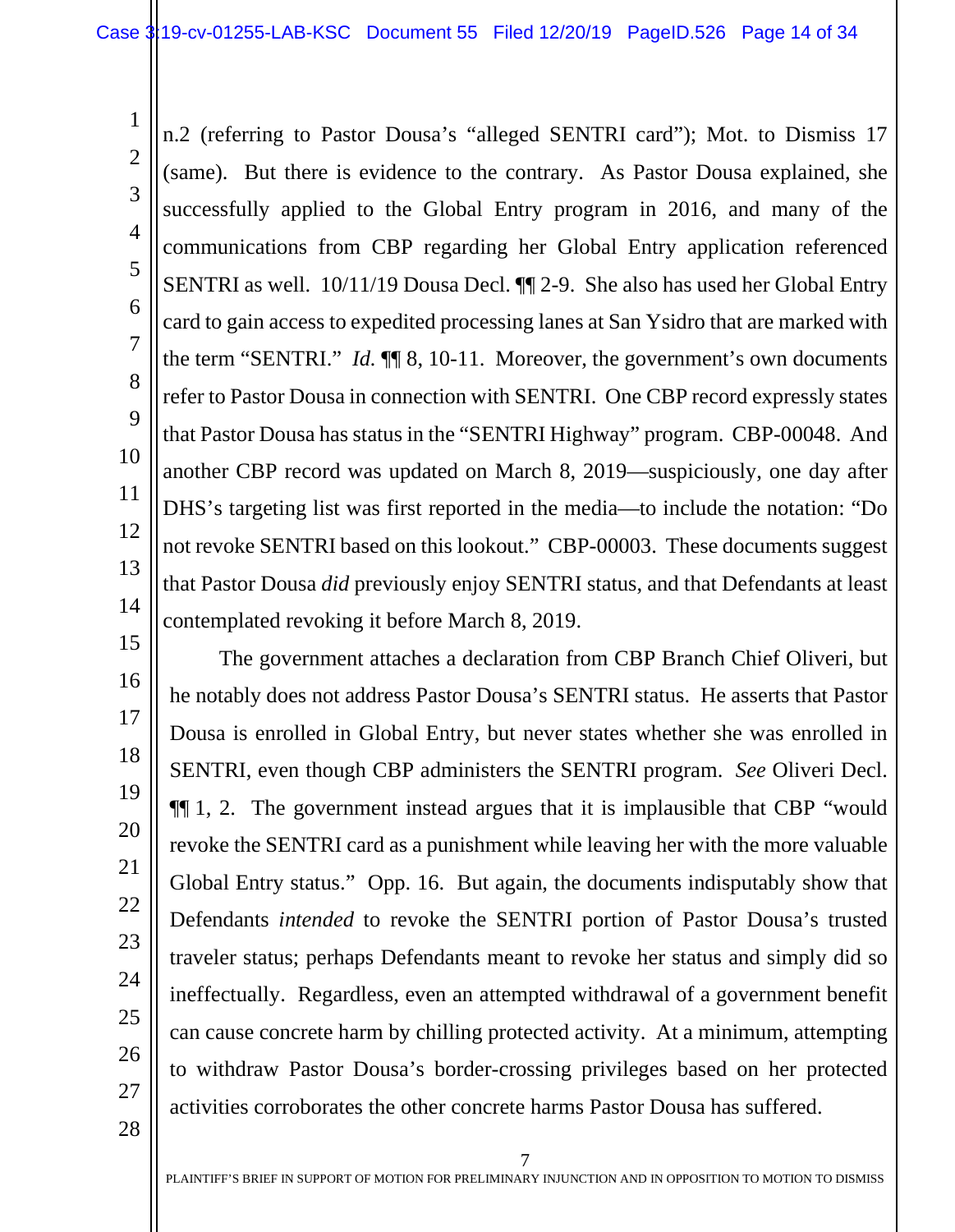4

5

6

<span id="page-14-1"></span>7

8

9

10

11

12

13

14

15

16

17

<span id="page-14-0"></span>1

### **2. There Is an Objectively Reasonable Likelihood That Defendants Will Continue Targeting Pastor Dousa Based on Her Protected Activity**

The government next asserts that Pastor Dousa lacks standing to seek injunctive relief because she faces no "objectively reasonable likelihood" of future injury by Defendants. Opp. 10. That assertion is irreconcilable with the evidence. "[P]ast" actions alone are "strong evidence" of a "credible threat of adverse state action." *Lopez v. Candaele*, 630 F.3d 775, 786 (9th Cir. 2010); *see* Mem. 11 (citing additional cases). Here, Defendants literally placed Pastor Dousa in their crosshairs, including her on a secret DHS list dated one week after her detention and interrogation, with a yellow "X" over her face. And the government documents produced in discovery confirm that Pastor Dousa's inclusion on this list was not a mistake or an aberration; it was part of a concerted effort to probe her activities and affiliations based on her protected activities. *See supra* pp. 3-5. The government does not contend that this targeting operation is no longer active. Indeed, the government offers *no* response to the targeting list, even though it is at the very center of this lawsuit. In the argument sections of its two filings, the government does not even *mention* the list, much less persuasively explain it away.

28

Moreover, records produced by the government continue to describe Pastor Dousa as a "suspect," with no supporting evidence. CBP-00050. That, too, makes it reasonably likely that Defendants will continue to monitor Pastor Dousa's activities, including by tracking her public events and surveilling the church where she often coordinates her work in New York City. Again, the government does not dispute that this surveillance has occurred. And Pastor Dousa is not alone. Defendants have deported Pastor Dousa's New Sanctuary colleague Jean Montrevil and attempted to do the same to her colleague Ravi Ragbir. *See* Mem. 8-9. As part of Operation Secure Line, Defendants compiled dossiers on 58 other individuals and placed them on the same targeting list. And immigration officials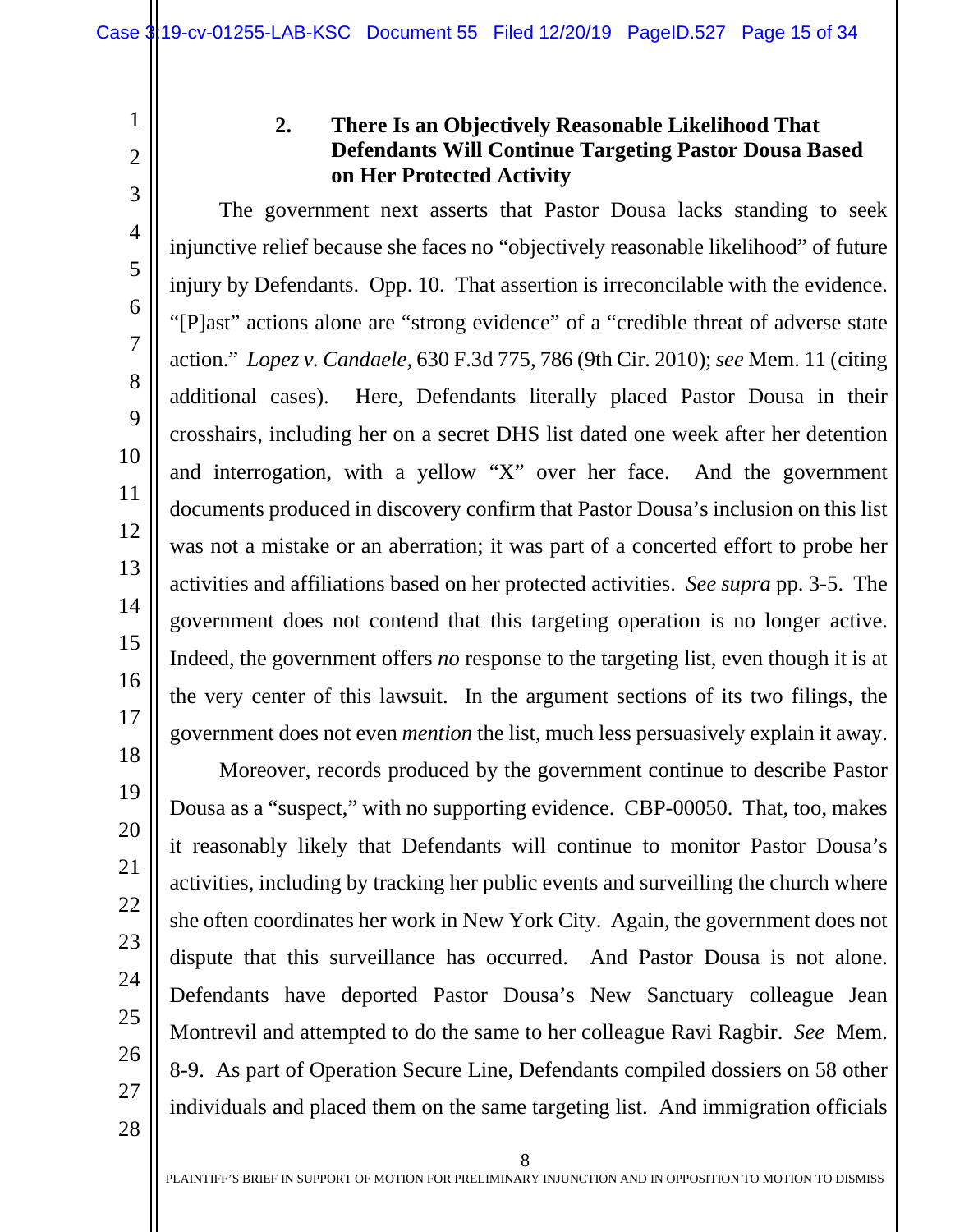have targeted dozens of immigrant-rights advocates across the country. *See* Mem. 7-9. Contrary to the government's suggestion, this disturbing pattern and practice does not indicate that Pastor Dousa is seeking relief "on behalf of non-parties to this case." Opp. 11-12. Rather, it shows "[a] history of past enforcement against parties similarly situated to" Pastor Dousa, which "cuts in favor of a conclusion that a threat is specific and credible." *Lopez*, 630 F.3d at 786-87. It is well settled that "a pattern of officially sanctioned behavior, violative of the plaintiffs' federal rights," can be sufficient to establish that an injury is likely to recur. *Melendres v. Arpaio*, 695 F.3d 990, 998 (9th Cir. 2012) (quotation marks omitted; cleaned up).

The government's attempt to cast doubt on Pastor Dousa's fear of further surveillance, detention, and interrogation is similarly unavailing. The government first observes that Pastor Dousa crossed the border without incident on April 4, 2019. Opp. 1, 5-6. But she did so "only … because [her] lawyer could accompany [her]." 10/11/19 Dousa Decl. If 17. "In all of [her] international travel, by land or air, since [her] detention and interrogation, [she] ha[s] carried with [her] a letter from [her] lawyer outlining [her] rights to travel." *Id.* The government also notes that Pastor Dousa has not "allege[d] any intent to travel to Mexico in the near future." Opp. 10. But to the extent Pastor Dousa has limited her travel, it is precisely because she fears further targeting by Defendants. The fact that Defendants' targeting of Pastor Dousa has chilled her international ministry does not undermine her standing to sue; it *supports* it.

1

2

3

4

5

<span id="page-15-2"></span>6

7

8

9

10

11

12

13

14

15

16

17

18

19

20

21

22

<span id="page-15-1"></span><span id="page-15-0"></span>The government is left to argue that Pastor Dousa's fear of future detention rests on a "highly attenuated chain of possibilities," citing *Clapper v. Amnesty International USA*, 568 U.S. 398 (2013). Opp. 10. But the facts of this case and *Clapper* could hardly be more different. The plaintiffs in *Clapper* had "no actual knowledge of the Government's … targeting practices." 568 U.S. at 411. And they could "only speculate" about (1) whether the government would use the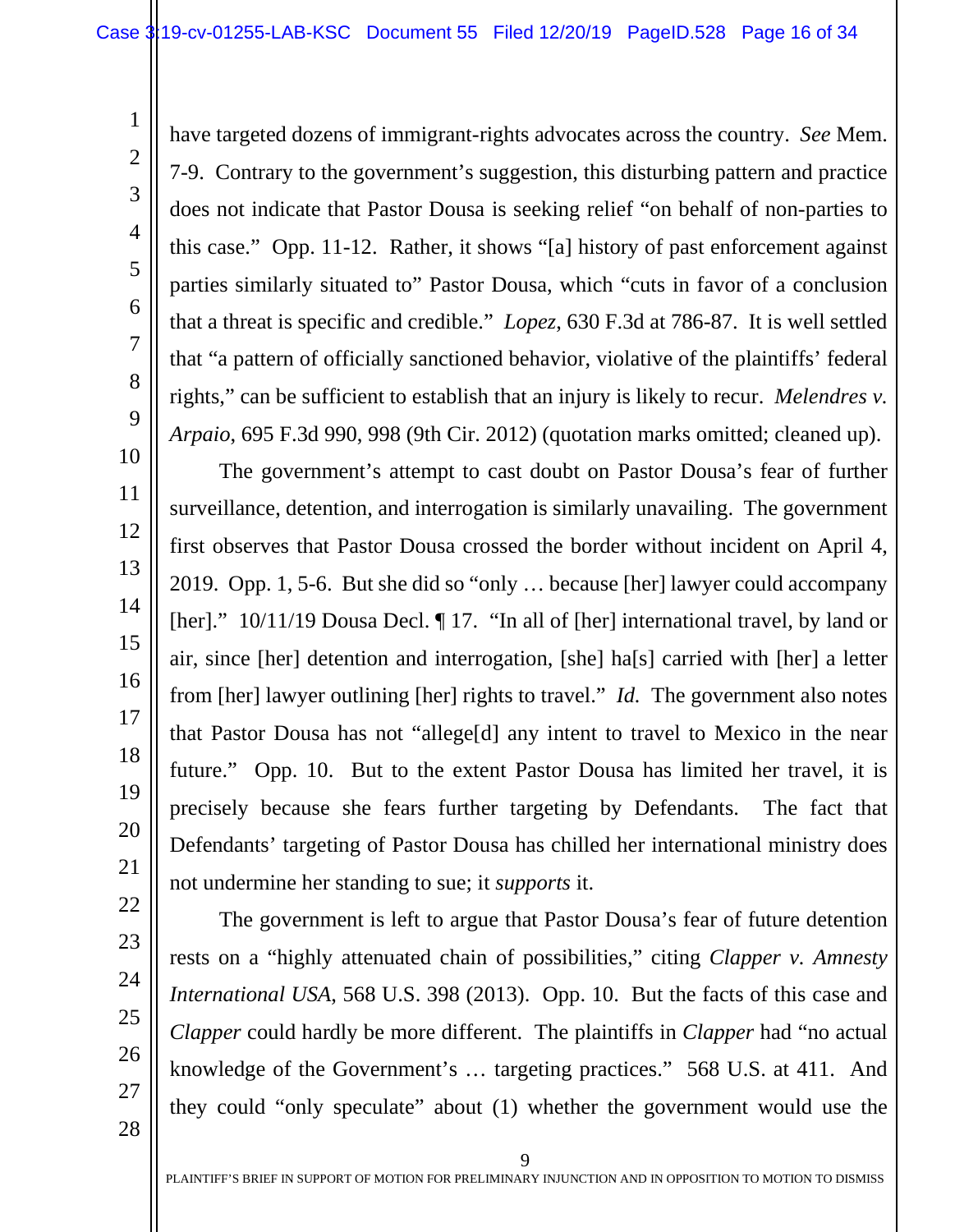<span id="page-16-1"></span>challenged program rather than other means of surveillance, (2) whether a court would authorize the surveillance, (3) whether the surveillance would succeed in acquiring the communications of the plaintiffs' foreign contacts, and (4) whether the surveillance would also incidentally acquire the plaintiffs' communications as well. *Id.* at 412-14. Here, Pastor Dousa *does* know about the government's "targeting practices"—her photo appears on a CBP targeting list with a yellow "X" over her face. Unlike in *Clapper*, moreover, there is no reasonable possibility that Defendants would try to take Pastor Dousa into secondary inspection but fail in the attempt. And the government itself takes the position that CBP officials do not need court approval, or even any particular level of suspicion, to search or detain travelers like Pastor Dousa at the border. *See* Opp. 10-11 & n.3.<sup>2</sup>

<span id="page-16-0"></span>12 13 14 15 16 17 18 19 20 21 22 23 The government also cites *City of Los Angeles v. Lyons*, 461 U.S. 95 (1983), *see* Opp. 9, but that case is no more helpful than *Clapper*. The alleged injury in *Lyons* required speculation that, having been placed in a chokehold by police on one occasion in the past, the plaintiff would be stopped by police again in the future, and that the incident would escalate so as to lead to another chokehold. *See* 461 U.S. at 105-06. The Ninth Circuit has held that *Lyons* does not govern when the "plaintiffs engaged in entirely innocent conduct" and "there is no string of contingencies necessary to produce an injury." *Hodgers-Durgin v. de la Vina*, 199 F.3d 1037, 1041-42 (9th Cir. 1999). Here, crossing the border to perform expressive, associative, and religious work is not only "entirely innocent"—it is constitutionally protected. And no "string of contingencies" is needed to predict

<span id="page-16-2"></span>24

1

2

3

4

5

6

7

8

9

10

11

25 26 27 28 <sup>2</sup> For similar reasons, it is irrelevant that CBP added the notation "Interdiction" canceled" to Pastor Dousa's file on July 25, 2019. CBP-00048. That notation is dated the very same day Pastor Dousa filed her motion for a preliminary injunction, suggesting that Defendants acted only in response to this lawsuit. And because CBP can detain travelers regardless of whether an interdiction has been entered, the notation provides no assurance that Defendants will not detain and interrogate Pastor Dousa on subsequent trips to the border.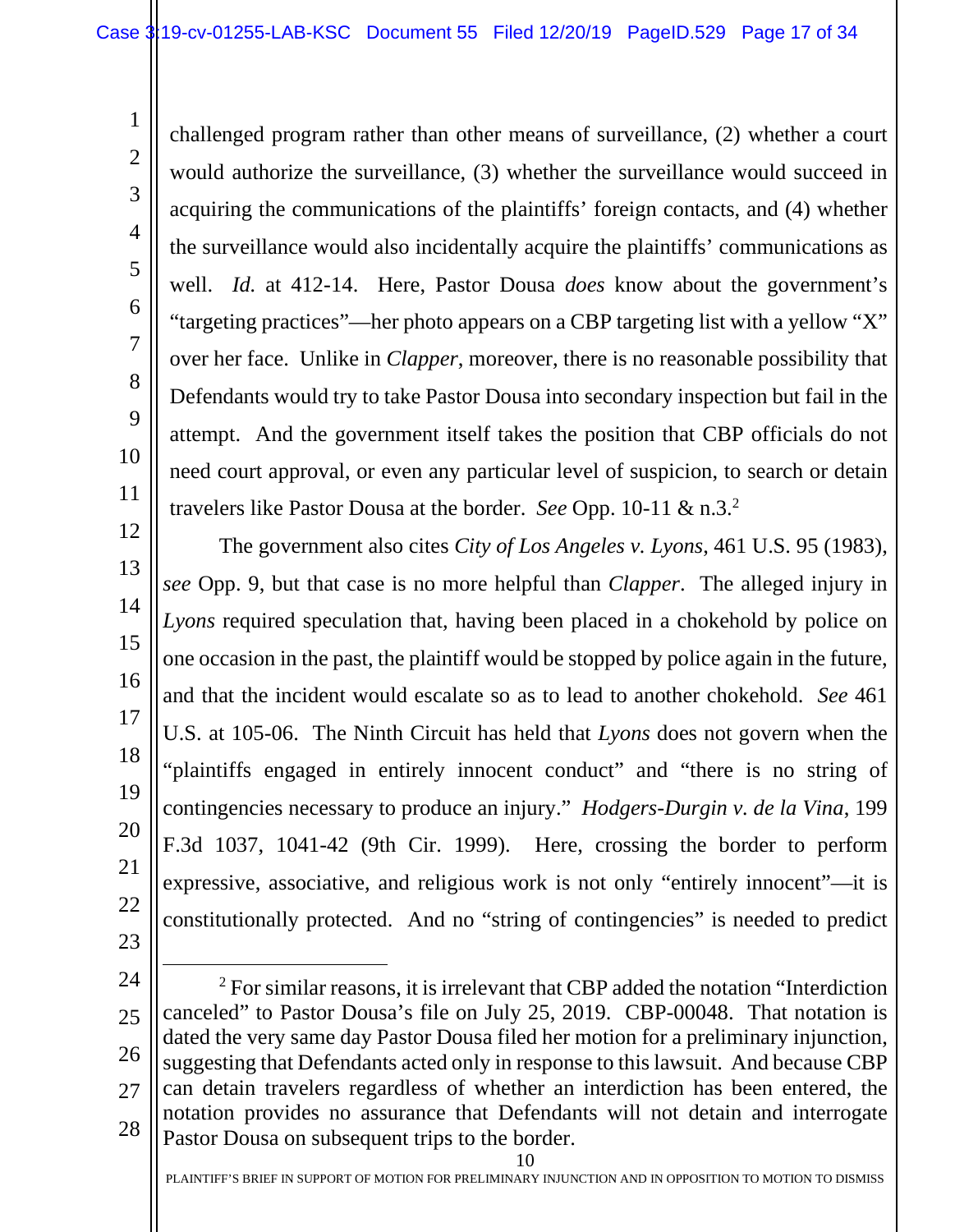that, absent an injunction, Defendants will exercise their broad border control powers to do again what they have already done before—surveil, detain, and interrogate Pastor Dousa based on her protected activities.

<span id="page-17-0"></span>4

5

1

2

3

### <span id="page-17-1"></span>**3. Pastor Dousa's Injuries Are Traceable to Defendants and Can Be Redressed by Injunctive Relief**

6 7 8 9 10 11 12 13 14 15 16 17 18 19 20 21 22 23 24 25 Finally, the government briefly contends that Pastor Dousa's injuries are not traceable to or redressable by each of the defendants named in her complaint. *See* Opp. 11; Mot. to Dismiss 14. That argument is unavailing. Pastor Dousa seeks relief against CBP, ICE, and DHS—along with the individual heads of each agency, in their official capacities—as well as CBP's Director of Field Operations in San Diego, also in his official capacity. Each of these agencies and officials was either "involve[d] in the acts or omissions constituting the alleged constitutional violation" or "can appropriately respond to injunctive relief." *Hartmann v. Cal. Dep't of Corr. & Rehab.*, 707 F.3d 1114, 1127 (9th Cir. 2013). CBP participated in Operation Secure Line, and CBP officers effectuated Pastor Dousa's detention and interrogation at San Ysidro, which is overseen by CBP's San Diego field office. Compl. ¶¶ 29, 48-53. ICE likewise participated in the targeting operation; indeed, the whistleblower himself was an ICE agent. *See supra* p. 4. ICE officials have surveilled Pastor Dousa and her associates, deported one of her close New Sanctuary colleagues, and attempted to deport another close colleague. Compl. ¶¶ 56-70, 92-100. And both CBP and ICE are components within DHS, which also participated in Operation Secure Line. *Id.* ¶¶ 24-25, 56. The government never explains why injunctive relief against any Defendant would not redress Pastor Dousa's injuries. Pastor Dousa has therefore adequately demonstrated her standing to seek injunctive relief against each of them.<sup>3</sup>

- 26
- 27

11

<sup>28</sup> <sup>3</sup> Because Pastor Dousa has standing, the Court should also deny Defendants' motion to dismiss for lack of jurisdiction under Rule 12(b)(1).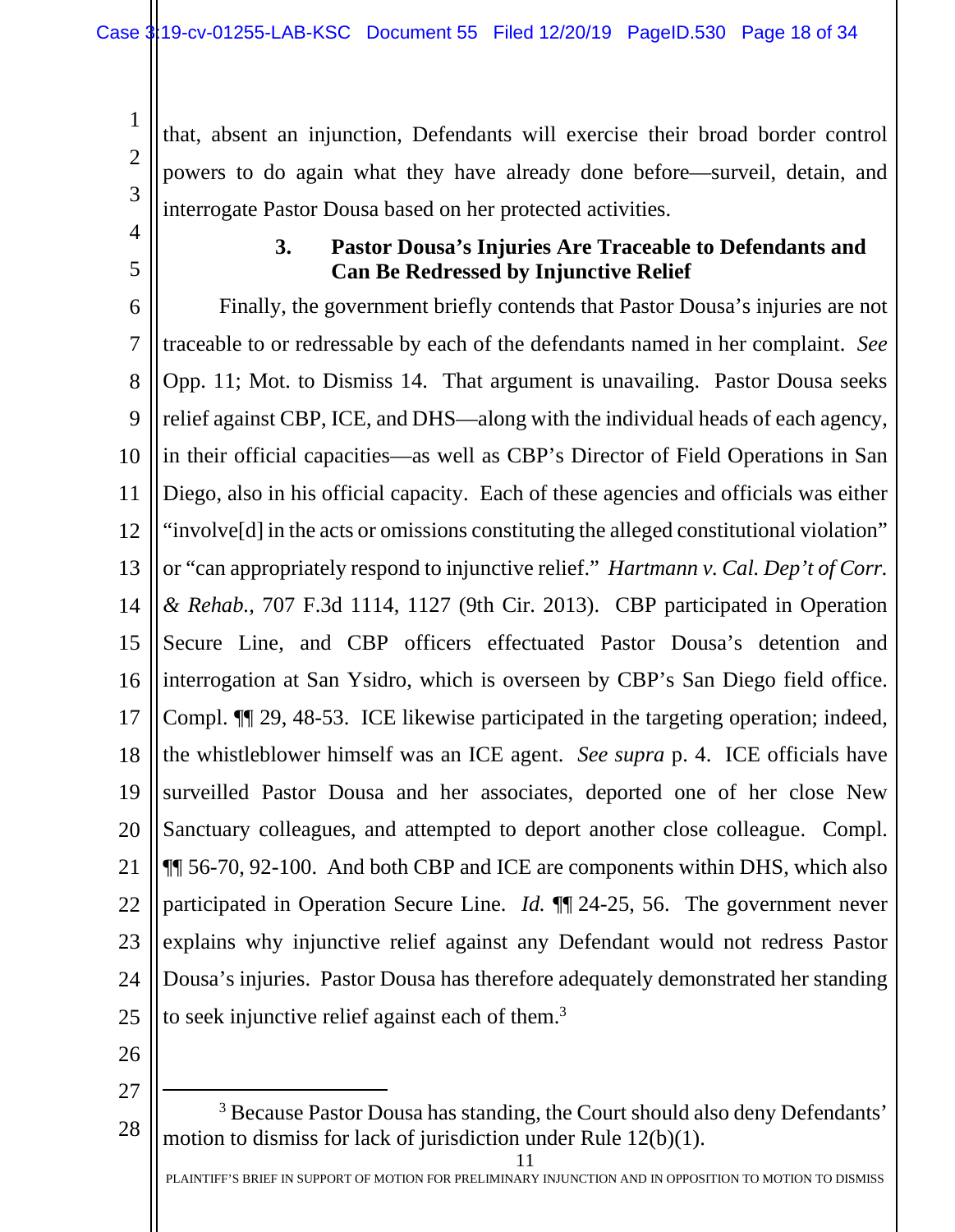## 2

<span id="page-18-0"></span>1

#### **B. Pastor Dousa Is Likely to Prevail on Her First Amendment Retaliation Claim**

<span id="page-18-4"></span>3 4 5 6 7 8 9 10 11 12 13 14 15 16 17 18 19 20 21 Pastor Dousa is likely to prevail on her claim for First Amendment retaliation. That claim has three elements: protected activity by the plaintiff, adverse action by the government, and a showing that the protected activity was a substantial or motivating factor behind the adverse action. *See* Mem. 13. The government here does not dispute that Pastor Dousa has engaged in expressive, associative, and religious activities protected by the First Amendment. *See id.* Nor could it. Pastor Dousa's speech on "matter[s] of 'public concern' is at 'the heart of First Amendment protection,' and 'occupies the highest rung of the hierarchy of First Amendment values.'" *Ragbir v. Homan*, 923 F.3d 53, 69-70 (2d Cir. 2019) (quoting *Snyder v. Phelps*, 562 U.S. 443, 451-52 (2011)) (cleaned up). Indeed, "[b]ecause [her] speech concerns 'political change,' it is also 'core political speech' and thus 'trenches upon an area in which the importance of First Amendment protections is at its zenith.'" *Id.* at 70 (quoting *Meyer v. Grant*, 486 U.S. 414, 421- 22 (1988)) (emphasis omitted). Pastor Dousa's associative conduct with migrants and advocates likewise is "protected by the First Amendment." *Widmar v. Vincent*, 454 U.S. 263, 269 (1981). And there is "[n]o question" that preaching, offering pastoral care, and performing rites like marriage ceremonies are protected exercises of religion. *Mockaitis v. Harcleroad*, 104 F.3d 1522, 1530 (9th Cir. 1997), *overruled on other grounds by City of Boerne v. Flores*, 521 U.S. 507 (1997).

22 23 24

25

26

27 28

<span id="page-18-5"></span><span id="page-18-3"></span><span id="page-18-2"></span><span id="page-18-1"></span>Defendants also have taken adverse actions against Pastor Dousa—it is undisputed that they have targeted her and others she associates with for detention, interrogation, surveillance, and other enforcement actions. Mem. 14-15. Moreover, to the extent Defendants have revoked Pastor Dousa's SENTRI privileges, that too is an adverse action supporting her retaliation claim. *See Ariz. Students' Ass'n v. Ariz. Bd. of Regents*, 824 F.3d 858, 870 (9th Cir. 2016) (deprivation of a valuable government benefit is a sufficient adverse action).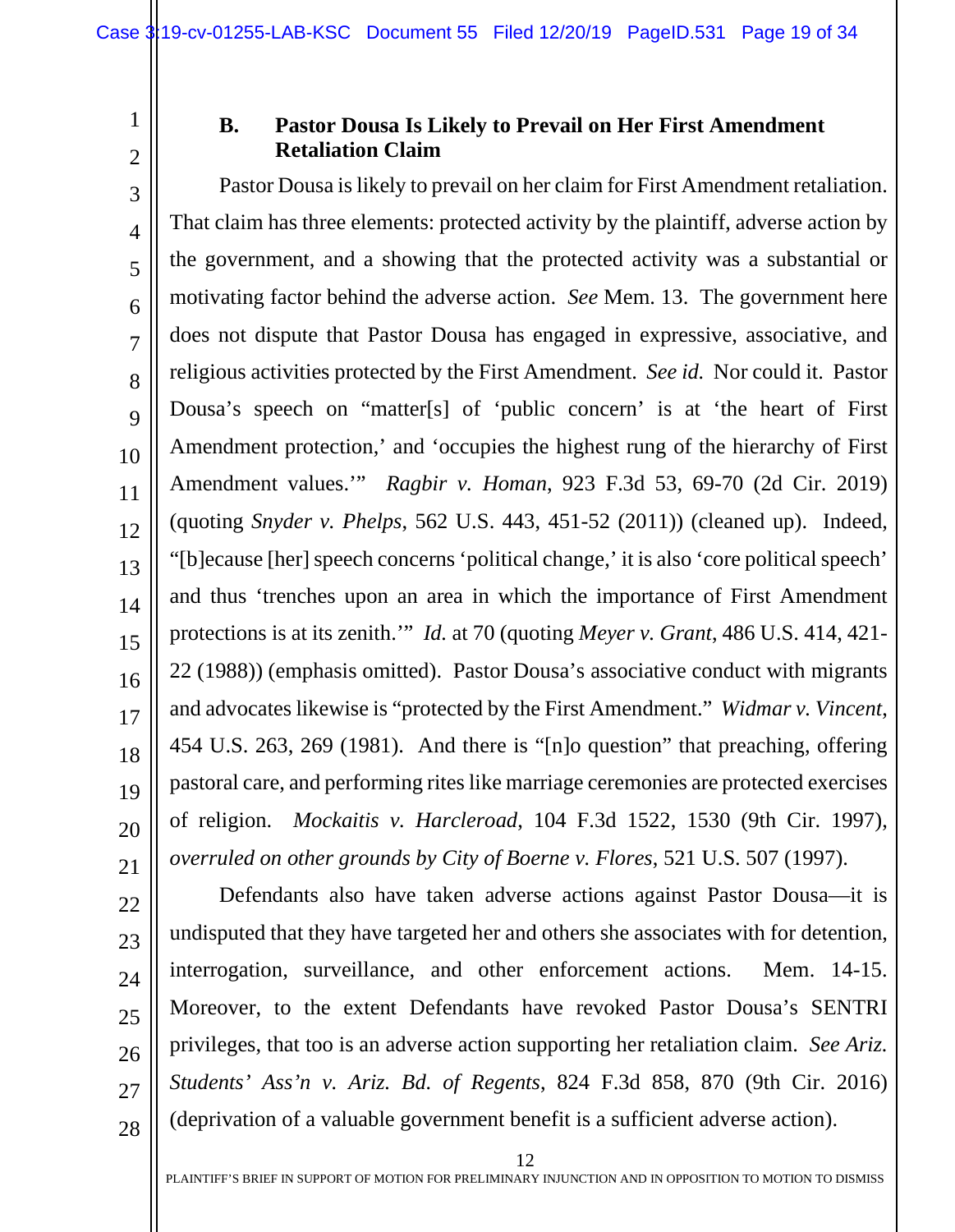The government suggests that some of these actions (but not others) were not sufficiently "adverse." For example, the government notes that Pastor Dousa "does not allege that she has ever been prevented from crossing the border," Opp. 17, and asserts that she was detained in secondary inspection for "only about 43 minutes," *id.* at 3. But "the type of sanction imposed to discourage the exercise of First Amendment rights 'need not be particularly great in order to find that rights have been violated.'" *Hyland v. Wonder*, 972 F.2d 1129, 1135 (9th Cir. 1992) (quoting *Elrod v. Burns*, 427 U.S. 347, 359 n.13 (1976)). To support a retaliation claim, the adverse action need only be sufficient to "chill a person of ordinary firmness from continuing to engage in the protected activity." *Ariz. Students' Ass'n*, 824 F.3d at 867 (quotation marks omitted). *Any* retaliatory detention and interrogation meets that standard, regardless of its precise length. And the government notes that Pastor Dousa is a person of *more*-than-ordinary firmness—she "does not shy away from controversy or engagement." Opp. 17 n.6. But even she has significantly curtailed her ministry and gone to great lengths to avoid further adverse actions.

Finally, Pastor Dousa's protected activity was plainly a substantial or motivating factor in the adverse actions taken against her. Defendants created a CBP "lookout" for Pastor Dousa mere days after she first crossed the border to engage in protected ministry—far less than the "three to eight months" the Ninth Circuit has held falls "easily within a time range that can support an inference of retaliation." *Coszalter v. City of Salem*, 320 F.3d 968, 977 (9th Cir. 2003). Defendants then placed her on a list of "Suspected Organizers, Coordinators, Instigators, and Media," along with the notation "Disposition: SENTRI Revoked." The obvious inference is that Defendants withdrew this benefit *because* they deemed her to be a "[s]uspected [o]rganizer[], [c]oordinator[], [or] [i]nstigator[]."

The documents produced in discovery shed considerable light on how Defendants determined which individuals to target as a "[s]uspected [o]rganizer[],

28

1

2

3

4

5

6

<span id="page-19-2"></span>7

<span id="page-19-1"></span>8

9

10

11

12

13

14

15

16

17

18

19

20

<span id="page-19-0"></span>21

22

23

24

25

26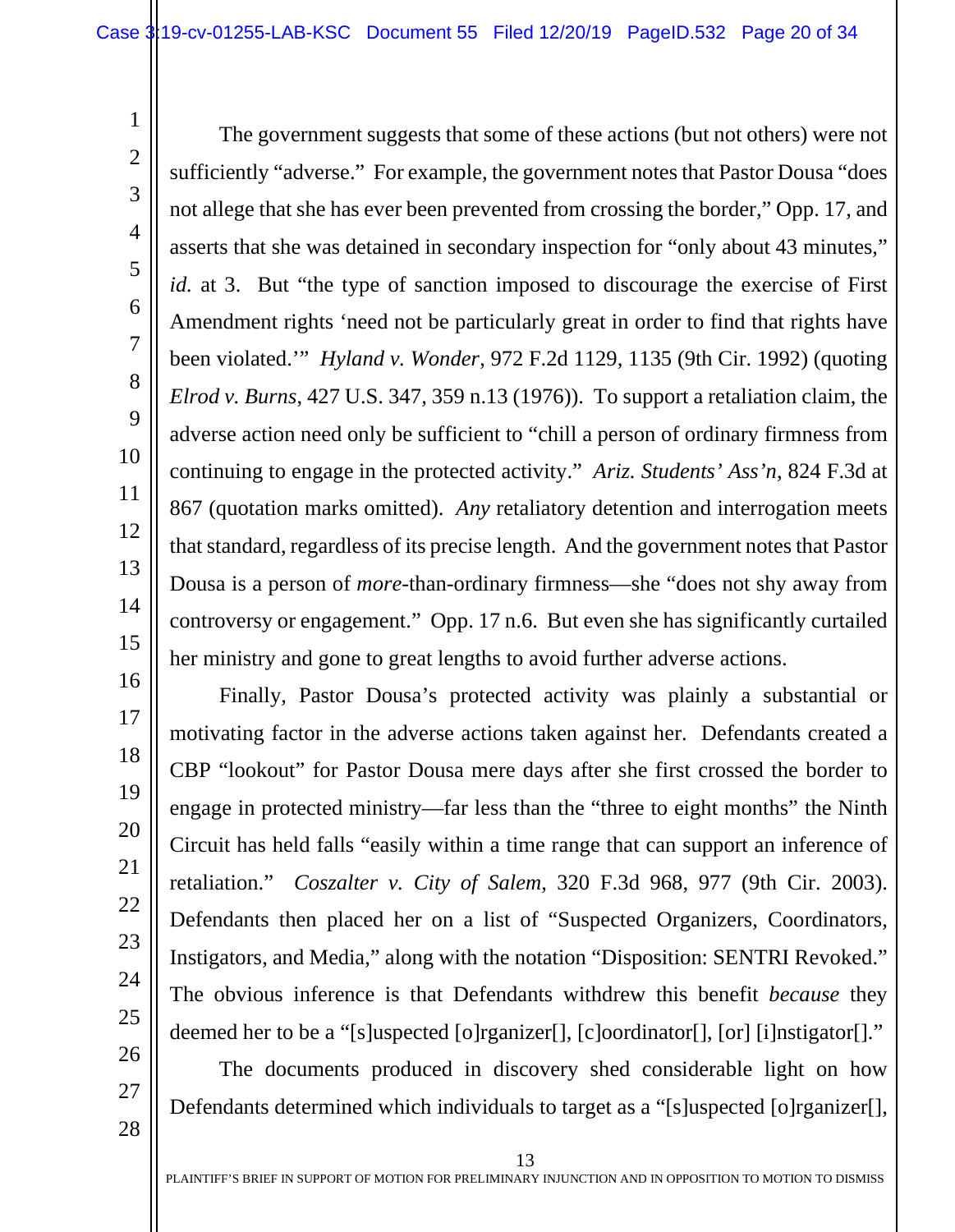1

2

3

4

5

6

7

8

9

10

11

12

13

14

15

16

17

18

19

20

21

22

23

24

25

26

27

28

[c]oordinator[], [or] [i]nstigator[]." One field report describes the "Migrant Caravan" as "a common cause for numerous open border, humanitarian, and other groups with the goal to challenge U.S. immigration laws." CBP-00022. These groups, the report continues, "attempt to use mechanisms such as the U Visa, the Credible Fear screening process for refugees, and Humanitarian Parole to allow aliens to gain legal status in the U.S." *Id.* The report identifies Pastor Dousa and other targets as among those who have traveled to the Southern Border to provide such assistance to migrants. CBP-00020-22. And it includes screenshots of social media posts in which targeted individuals express opposition to U.S. immigration policy, including one post discussing Pastor Dousa's work with the New Sanctuary Coalition. CBP-00017-21. These documents strongly support Pastor Dousa's allegations that Defendants chose targets based on their protected activities—their opposition to U.S. immigration policy and their efforts to help migrants enter and gain status in the United States through established legal channels.

In Pastor Dousa's case, moreover, it was not simply her advocacy work that landed her on CBP's radar—it was the *religious* nature of her work. Defendants described Pastor Dousa as a "Suspected Organizer, Pastor" and targeted her because she was "[i]dentified as performing marriage ceremonies in Tijuana." CBP-00002; *see also* CBP-00013 (discussing intelligence efforts to "identify several subjects involved in performing marriages in Tijuana" for members of the migrant caravan). Performing those marriages was unquestionably a core protected religious activity. And Pastor Dousa has explained (and the government has not disputed) that her faith requires her to offer pastoral care to migrants, including by providing the church's blessing for their marriages. 7/24/19 Dousa Decl. ¶¶ 9, 15.

The government does not argue that any factor other than Pastor Dousa's protected activity was the *actual* basis for Defendants' actions. Rather, the government points to a variety of supposedly "plausible alternative explanation[s]"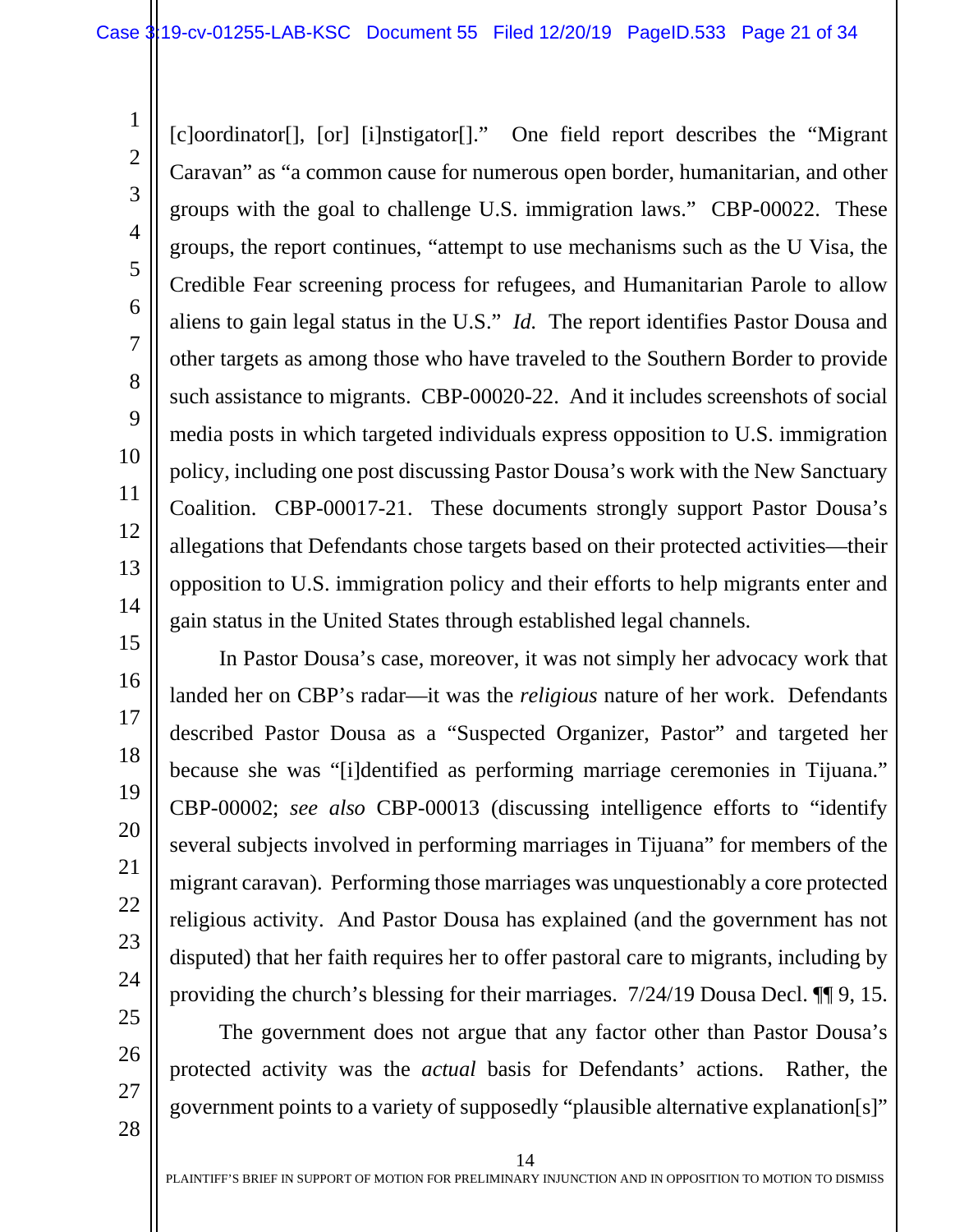beyond retaliation that, in its view, could *potentially* explain Defendants' actions. Opp. 17; *see also id.* at 15-19. To the extent the government suggests Pastor Dousa must rule out all potential alternative explanations or prove that retaliation was the *sole* basis for Defendants' adverse actions, that is incorrect. To obtain a preliminary injunction, Pastor Dousa need only show that, at trial, she is "likely" to establish that her protected activity was a "substantial or motivating factor" in the adverse actions taken against her. She has more than satisfied that burden.

Furthermore, none of the government's alternative explanations withstands scrutiny. In its initial public response to the targeting list, CBP stated that "the names in the [Operation Secure Line] database are all people who were present during violence that broke out at the border in November," Compl. ¶ 72. That statement was false—Pastor Dousa undisputedly was *not* present during any violence and was not even asked about any violence during her interrogation. *See* 7/24/19 Dousa Decl. ¶ 17, 25; Mem. 16.

Similarly, in its recent filings, the government suggests that Pastor Dousa's detention and interrogation could have reflected a routine exercise of CBP's "substantial authority to question travelers upon reentry into the United States." Opp. 17. According to the government, it was only natural for CBP "to ask Plaintiff questions about her activities in Mexico" because of migrants' recent "confrontations with CBP" and a post by Pastor Dousa on Facebook about hoping to learn about those confrontations. Opp. 17-18. But again, the discovery documents contain no suggestion that Pastor Dousa was connected to any border violence (or that Defendants could reasonably have believed that she was). In any event, routine questioning cannot explain placing an electronic alert on Pastor Dousa's name, including her photo on a targeting list, performing research on her activities, and compiling a profile about her, complete with additional information Defendants hoped to learn through further investigation. *See supra* pp. 3-5; CBP-

28

1

2

3

4

5

6

7

8

9

10

11

12

13

14

15

16

17

18

19

20

21

22

23

24

25

26

27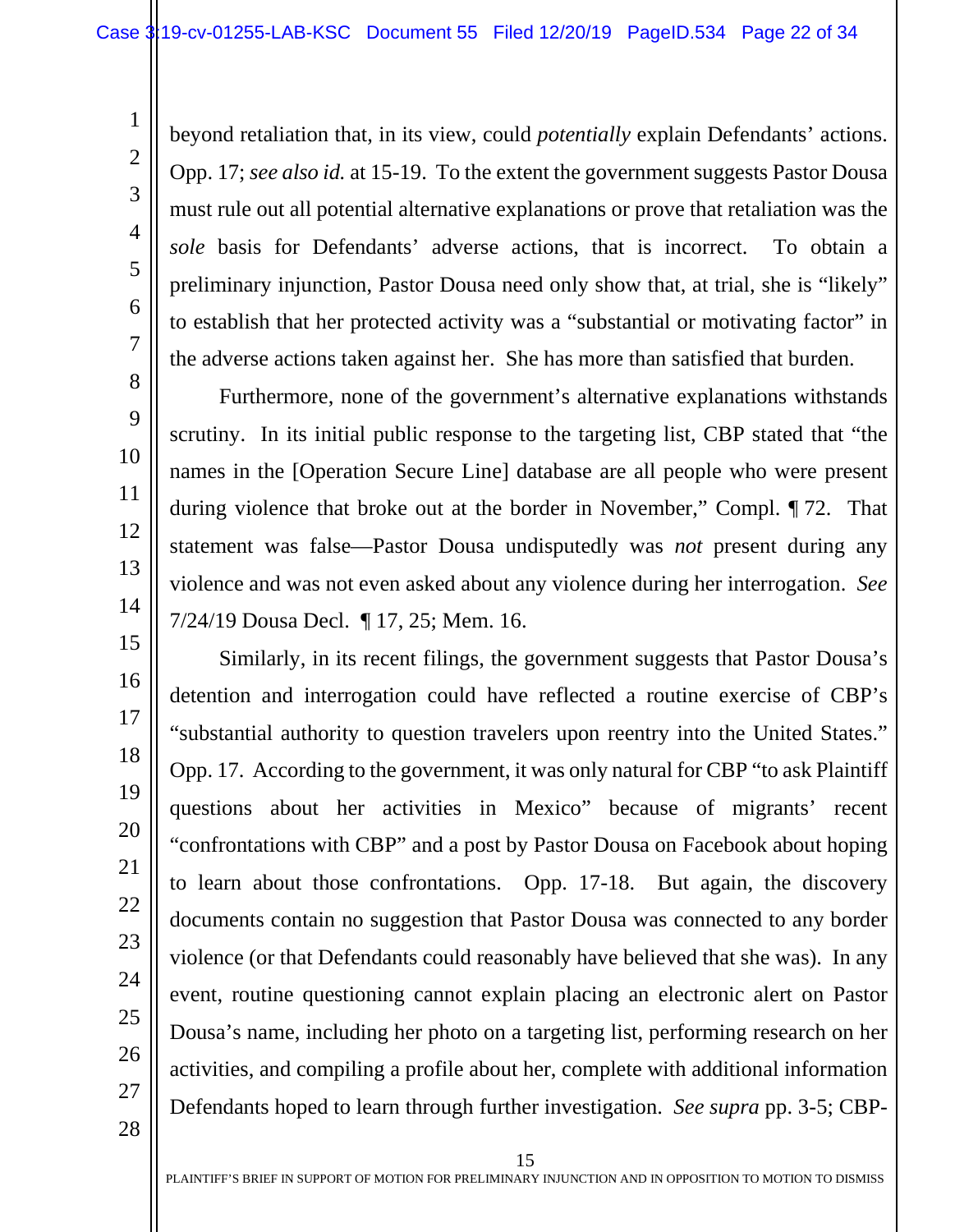00002. That Defendants' "proffered explanations … were false and pretextual" "show[s] that retaliation was a substantial or motivating factor behind [their] adverse … actions." *Coszalter*, 320 F.3d at 977 (quotation marks omitted).

<span id="page-22-0"></span>The government also offers that any personal information Defendants have compiled on Pastor Dousa could reflect the ordinary operation of the Global Entry program, customs enforcement efforts, or other security screening measures. Opp. 18-19. But this case is not about the CBP's recordkeeping practices under the Global Entry program. Again, these particular dossiers were compiled on just 59 individuals as part of a surveillance operation directed at those who offered care and support to or reported on the migrant caravan. The whistleblower has stated that the dossiers are part of Operation Secure Line, not Global Entry, and the discovery documents support that statement. *See supra* p. 4.

13 14 15 16 17 18 19 20 21 22 23 24 In light of those discovery documents, the government may attempt to offer yet another theory of why Defendants targeted Pastor Dousa—that they were investigating potential marriage fraud. The documents indicate that in a November 30, 2018 field interview, a Honduran national allegedly told agents that Pastor Dousa, an "organizer," had encouraged migrants in Tijuana to "get married to each other" to "facilitate their political asylum claim[s]." CBP-00007. To be clear, Pastor Dousa said no such thing. She told all couples she married that she was performing a religious ceremony and provided them with documentation reflecting only the religious nature of the marriage. 12/5/19 Dousa Decl. ¶¶ 5, 7. At most, Pastor Dousa told couples that "a certificate, in English, documenting their marriage could help reunite their families after crossing into the United States." *Id.* ¶ 7.

25 26

1

2

3

4

5

6

7

8

9

10

11

12

27 28

Regardless, the discovery documents do not indicate that Defendants conducted any real investigation into marriage fraud. During her interrogation in January, Pastor Dousa was not asked a single question about the marriages she performed. *Id.* ¶ 8. Nor is there any suggestion in the documents that CBP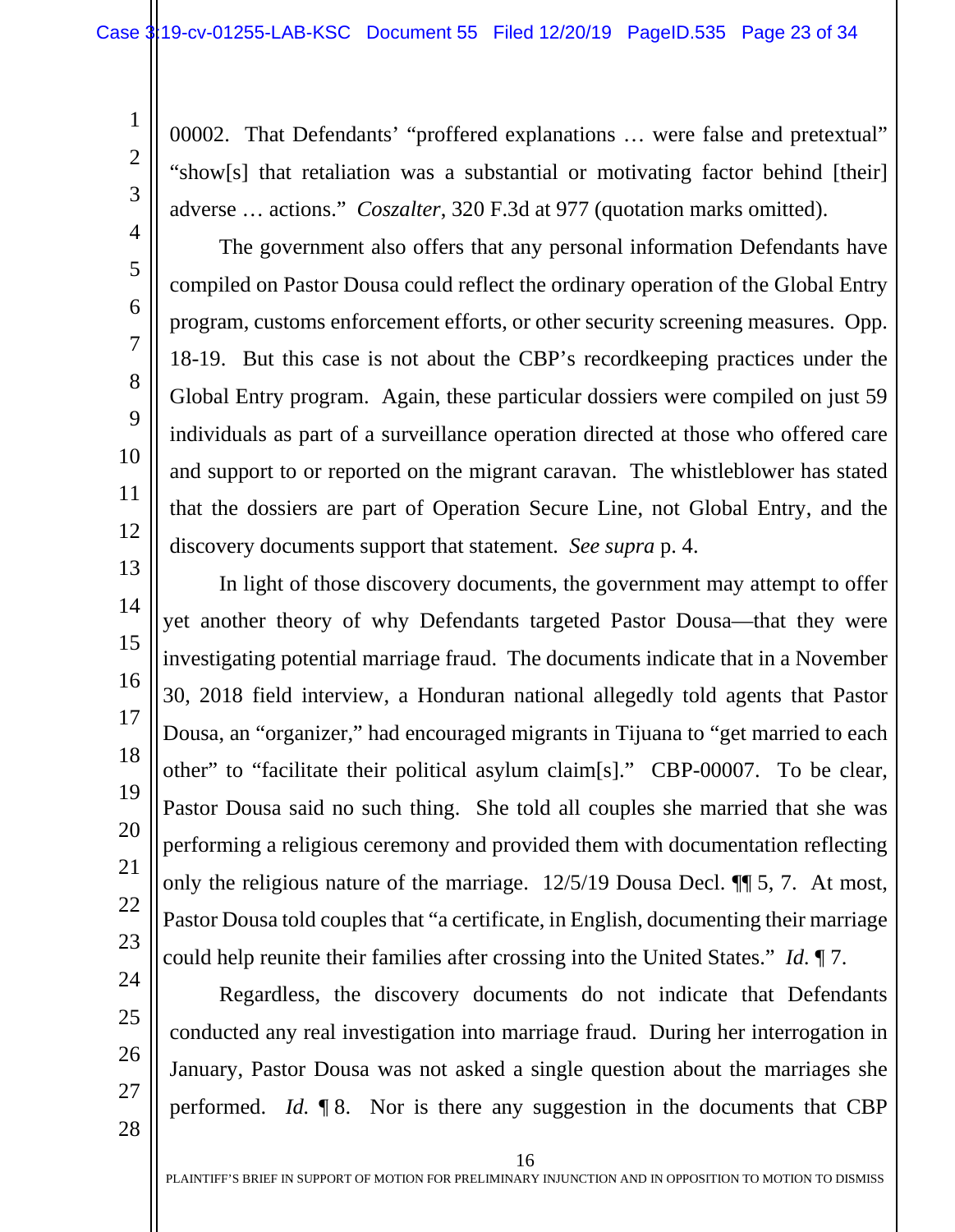conducted any inquiry into which migrants Pastor Dousa had married or whether their marriages were fraudulent. That is telling, as Pastor Dousa expressly told migrants she married that they should share her card with government officials if they received questions about their church-blessed marriages. *Id.* ¶ 7. Moreover, the CBP report addressing possible marriage fraud discusses only a single marriage—for a wedding Pastor Dousa did not attend, with a certificate she did not sign—and notes no reason to believe that the certificate was illegitimate. CBP-00013. Instead, the report appears to use the certificate as a justification for a sprawling analysis of individuals potentially tied in some way to the marriage, as well as their "[a]ssociate[s]." CBP-00013, 16. One individual, for example, had potential connections to an "open border activist/attorney" working with the migrant caravan. CBP-00013. The report then catalogs several "politically active" social media posts by that activist, including one that mentioned Pastor Dousa and the New Sanctuary Coalition. CBP-00017-21. The report concludes by reiterating that the targeted individuals associate with groups that "challenge U.S. immigration laws" and seek to "assist migrants with their goal of entering the U.S." CBP-00022. The discovery documents thus are more consistent with Defendants using "marriage fraud" as a pretext to target Pastor Dousa and others based on protected activities, rather than the predicate for a bona fide investigation.

1

2

3

4

5

6

7

8

9

10

11

12

13

14

15

16

17

18

19

20

<span id="page-23-0"></span>Finally, the government asserts that it is "more plausible" that Defendants targeted Pastor Dousa's colleagues and numerous other immigrant-rights advocates nationwide "because each was in violation of one or more immigration laws or otherwise subject to removal." Opp. 19. But the Second Circuit has held that Ravi Ragbir, the Executive Director of New Sanctuary, the organization Pastor Dousa co-chairs, for example, "adduced plausible—indeed, strong—evidence that officials responsible for the decision to deport him did so based on their disfavor of Ragbir's speech." *Ragbir*, 923 F.3d at 73. Other courts have held similarly.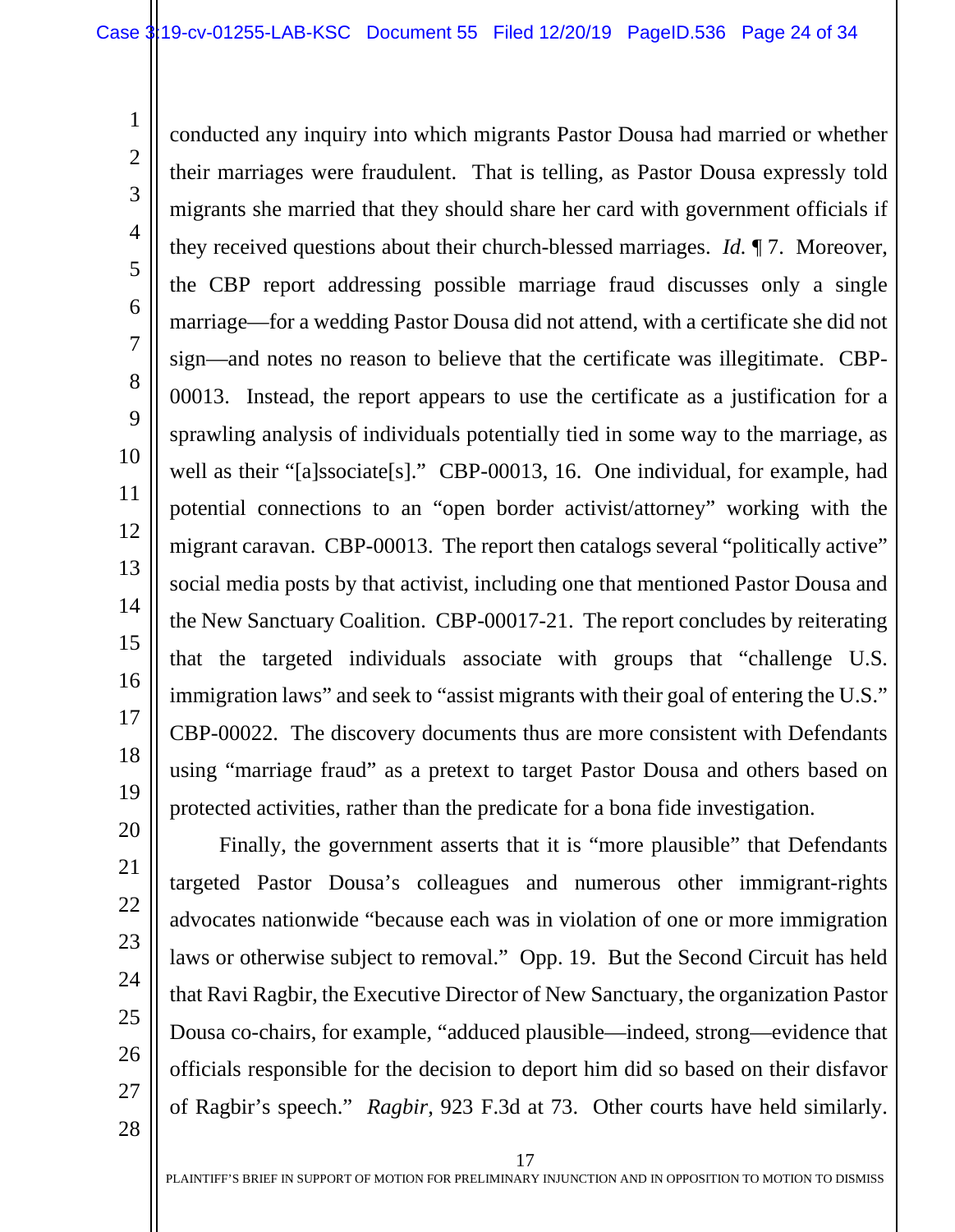<span id="page-24-2"></span>*See, e.g.*, *Gutierrez-Soto v. Sessions*, 317 F. Supp. 3d 917, 934 (W.D. Tex. 2018) (Mexican journalist raised genuine dispute of fact regarding retaliatory revocation of his humanitarian parole); Order Re: Defendants' Motions to Dismiss at 19-21, *Rueda Vidal v. DHS*, No. 18-9276 (C.D. Cal. Aug. 28, 2019) (ECF No. 48) (DACA recipient stated a plausible claim that DHS revoked her status in retaliation for political activism). Pastor Dousa's complaint references numerous other instances with strong circumstantial indications of retaliatory intent. *See* Compl. ¶¶ 88-119. The government cannot rebut evidence of retaliation by simply wishing it away.

# <span id="page-24-0"></span>9

1

2

3

<span id="page-24-3"></span>4

5

6

7

8

10

#### **C. Pastor Dousa is Likely to Prevail on Her Free Exercise and Hybrid Rights Claims**

11 12 13 14 15 16 17 18 Pastor Dousa also is likely to prevail on the merits of her claims under the Free Exercise Clause and the hybrid rights doctrine. The government does not dispute that governmental actions burdening the free exercise of religion are subject to strict scrutiny if they (1) are not generally applicable or neutral with respect to religion or (2) are generally applicable and neutral, but also implicate other rights beyond free exercise, such as free speech. *See* Mem. 17-18. The government also does not dispute that if Defendants' actions against Pastor Dousa here are subject to strict scrutiny, they cannot survive. *Id.* at 18-19, 21-22.

19 20 21 22 23 Instead, the government argues that its actions targeting Pastor Dousa do not trigger strict scrutiny in the first place. With respect to the hybrid rights claim, the government never even mentions that doctrine, and thus appears to rely entirely on the notion that Defendants' actions do not implicate Pastor Dousa's free speech rights at all. That is wrong, for the reasons explained above. *See supra* p. 12.

<span id="page-24-1"></span>18 24 25 26 27 28 The government's arguments on Pastor Dousa's free exercise claim are more difficult to discern. At times, the government seems to suggest that Defendants' actions against Pastor Dousa were ordinary applications of neutral, generally applicable border security policies, which burdened Pastor Dousa's exercise of religion at most incidentally. *E.g.*, Opp. 10. Under *Employment Division,*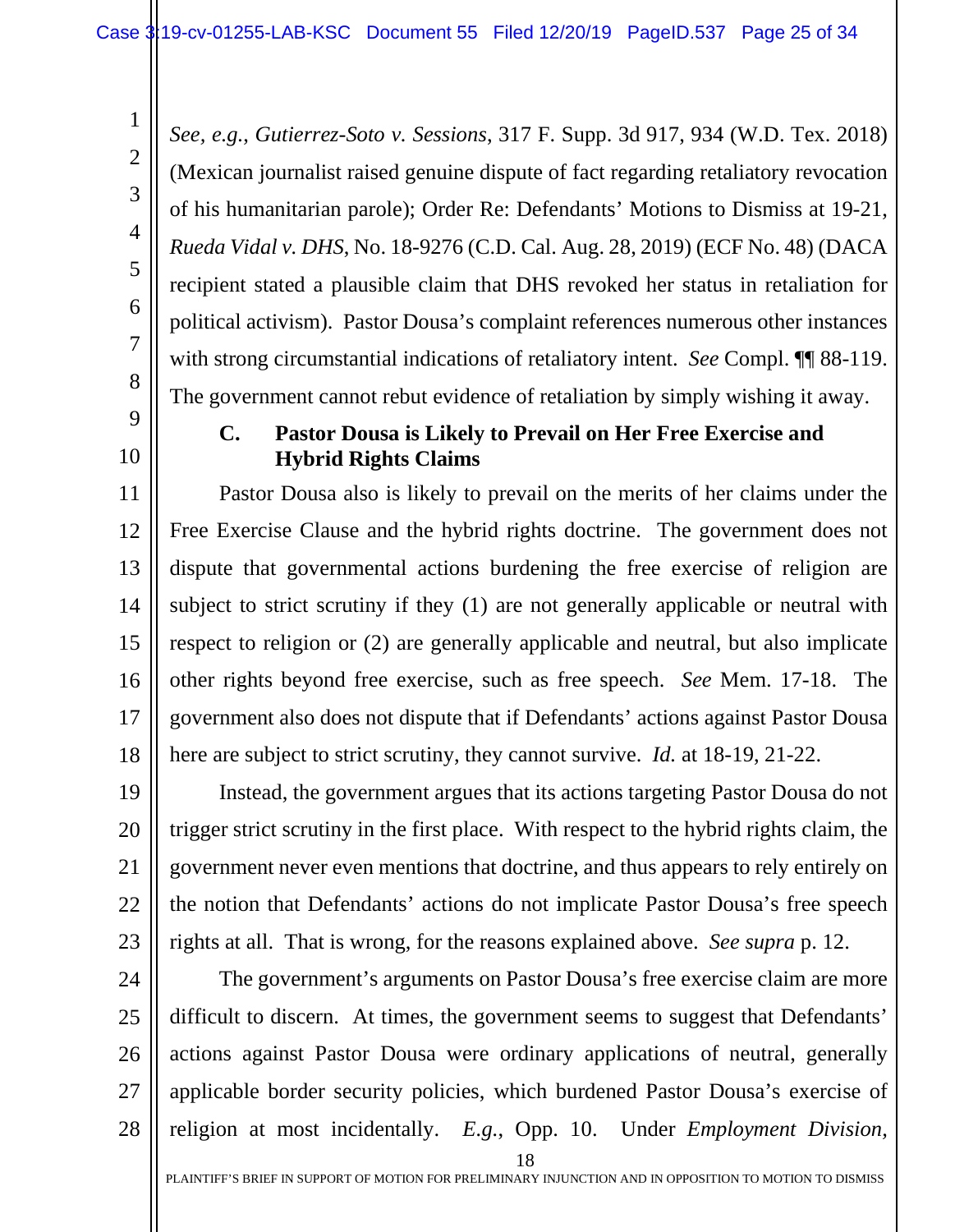*Department of Human Resources of Oregon v. Smith*, 494 U.S. 872 (1990), of course, "valid and neutral law[s] of general applicability" generally do not violate the Free Exercise Clause. *Id.* at 879 (quotation marks omitted). But as explained, Defendants' actions against Pastor Dousa were not neutral or general at all—they were targeted at her because of her work ministering to migrants.

Elsewhere, the government asserts without elaboration that Defendants' actions did not "directly infringe[] upon or substantially burden[] the 'exercise' of [Pastor Dousa's] religion." Mot. to Dismiss 23. To the extent that assertion challenges the correctness or sincerity of Pastor Dousa's belief that serving the needs of migrants is a requirement of her Christian faith, the argument is absurd. Pastor Dousa preaches about her beliefs regularly and acts upon them daily. "[T]he federal courts have no business addressing []whether the religious belief asserted ... is reasonable," or "presum[ing] to determine the plausibility of a religious claim." *Burwell v. Hobby Lobby Stores, Inc.*, 573 U.S. 682, 724 (2014) (quotation marks omitted; cleaned up).

To the extent the government instead means to minimize the effect of Defendants' actions on Pastor Dousa, the argument is at odds with uncontested evidence. Again, Pastor Dousa has canceled a trip to Mexico, refrained from blessing migrant marriages, had her pastoral counseling chilled, and had potential parishioners deterred from attending her church. Those burdens are real and substantial. The government simply ignores the case law recognizing similar burdens as constitutionally significant. *See* Mem. 19-21 (citing cases).

<span id="page-25-0"></span>23 24

25

26

1

2

3

4

5

6

7

8

9

10

11

12

13

<span id="page-25-1"></span>14

15

16

17

18

19

20

21

22

#### <span id="page-25-2"></span>**D. Pastor Dousa Is Likely to Prevail on Her RFRA Claim**

Pastor Dousa also is likely to prevail on her claim under RFRA. The government does not dispute that Defendants' actions would fail strict scrutiny; it argues only that those actions do not "substantially burden [Pastor Dousa's] exercise of religion." 42 U.S.C. § 2000bb-1(a); Mot. to Dismiss 23. Importantly,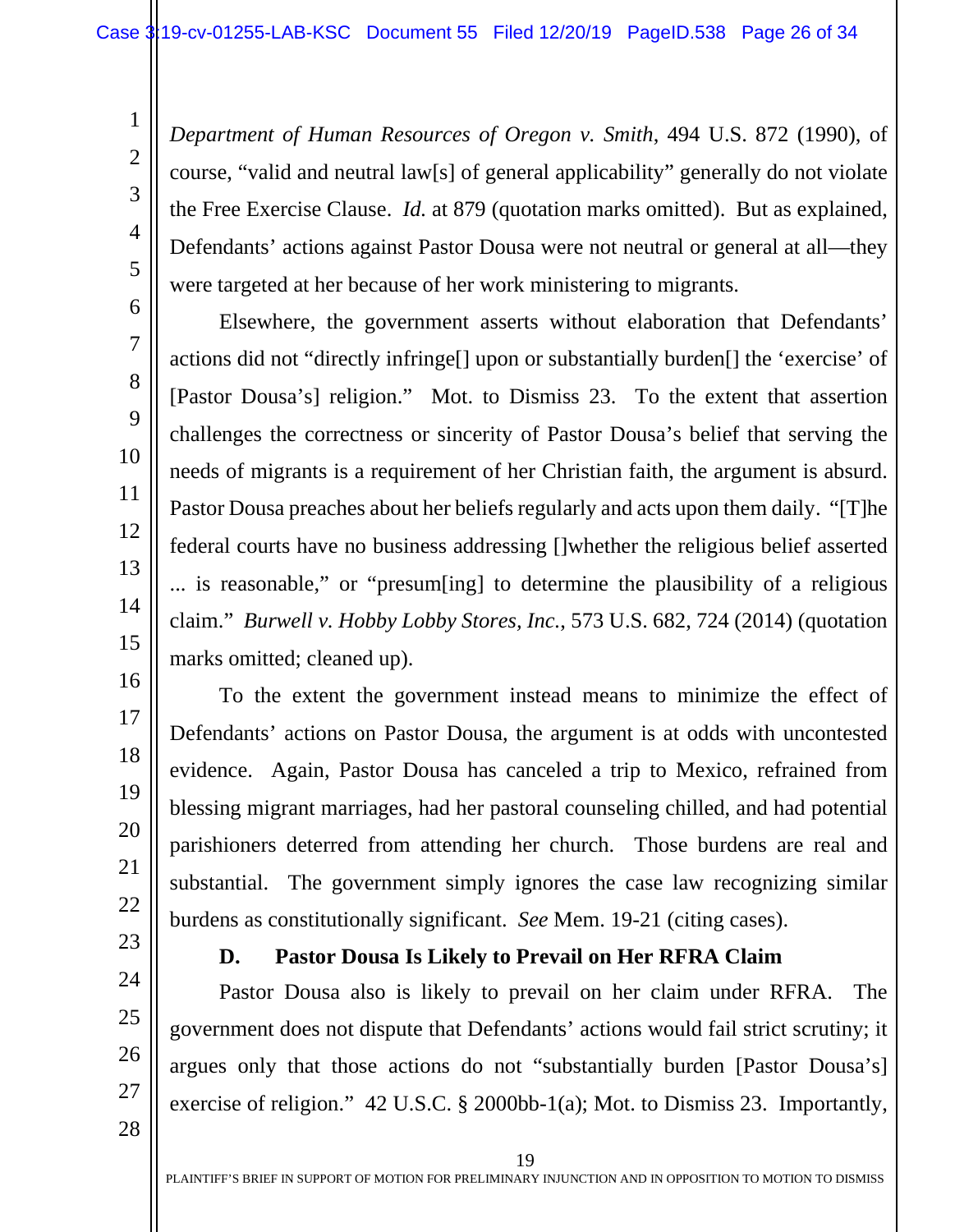RFRA's plain text makes clear that a substantial burden may "result[] from a rule of general applicability." *Id.* Indeed, the express purpose of RFRA was to overrule *Smith* and require a compelling justification for *any* substantial burden on the free exercise of religion, including burdens from laws that are "'neutral' toward religion." 42 U.S.C. § 2000bb(a)(2). Pastor Dousa accordingly can prevail on her RFRA claim *even if*, against the great weight of the available evidence, the government were to demonstrate that Defendants' actions against her reflected the operation of neutral, generally applicable rules and policies.

The government conclusorily denies that the challenged actions here "substantially burden the exercise of [Pastor Dousa's] faith," but also acknowledges that governmental action "substantially burdens" the exercise of religion under RFRA if it compels individuals "'to choose between following the tenets of their religion and receiving a government benefit.'" Mot. to Dismiss 23 (quoting *Navajo Nation v. U.S. Forest Serv.*, 535 F.3d 1058, 1069-70 (9th Cir. 2008)). That is precisely the choice Defendants have forced upon Pastor Dousa here. Because Pastor Dousa chose to counsel and minister to migrants across the border, Defendants have revoked the privilege of returning to the United States free from detention and interrogation. Now, every time Pastor Dousa contemplates returning to Mexico to minister, she must weigh the added burden of secondary inspection in the balance. She must make similarly difficult decisions every time an asylum applicant approaches her for pastoral guidance, every time her church contemplates a new migrant-focused program, and every time she considers publicly expressing or acting upon what her faith teaches about serving migrants. The whole point of RFRA is to avoid requiring religious adherents to make those kinds of painful choices between the demands of their faith and their government.

27

28

26

1

2

<span id="page-26-0"></span>3

4

<span id="page-26-2"></span>5

6

7

8

9

10

11

12

13

<span id="page-26-1"></span>14

15

16

17

18

19

20

21

22

23

24

25

Again, the government has not argued that Defendants' targeting of Pastor Dousa advances a compelling government interest. Even if it were now to suggest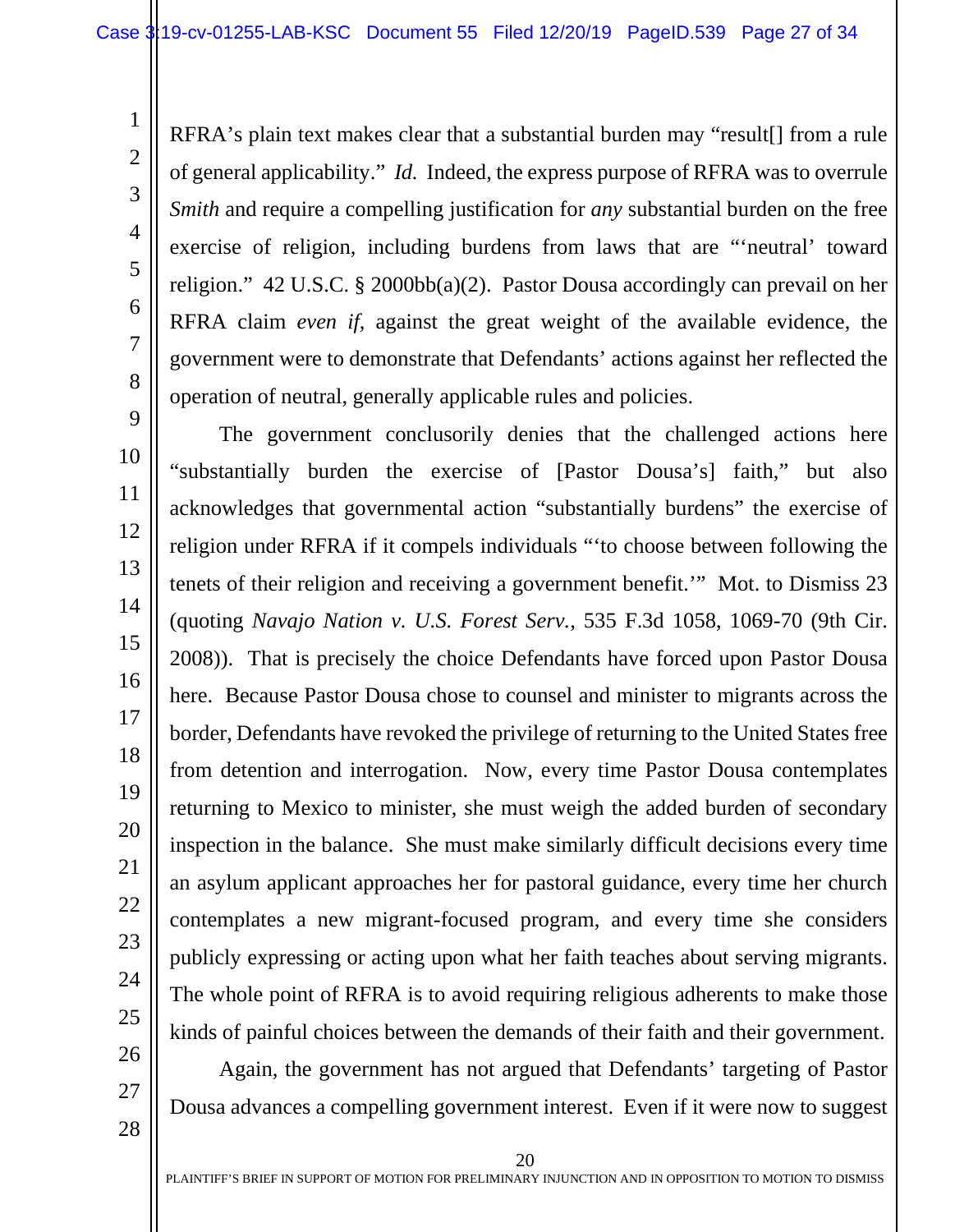<span id="page-27-3"></span>that Defendants' actions served a compelling interest in rooting out marriage fraud, *see* CBP-00009, 10, 22, 29, that argument would fail. For one thing, the fraud allegations appear to have been a mere pretense for targeting Pastor Dousa based on her protected activity. *See supra* pp. 16-17. And Defendants' actions were not the "least restrictive means" of uncovering any fraud. *See* 42 U.S.C. § 2000bb-1(b)(2). Defendants targeted Pastor Dousa not just by questioning her at the border, but also by monitoring her rallies, prayer vigils, and other religious activity in New York. They have never asked Pastor Dousa a single question about marriages or identified any suspect marriages she performed. *See supra* pp. 16-17. It is implausible that Defendants' extensive targeting and surveillance of Pastor Dousa was less restrictive than other obvious steps they could have taken to uncover any marriage fraud. The "exceptionally demanding" least-restrictive-means standard requires the government to tread lightly when burdening religious practice. *Hobby Lobby*, 573 U.S. at 728. Defendants have done precisely the opposite.

# 15 16

1

2

3

4

5

6

7

8

9

10

11

12

13

14

### <span id="page-27-0"></span>**II. ALL OTHER EQUITABLE FACTORS SUPPORT A PRELIMINARY INJUNCTION**

<span id="page-27-1"></span>17

#### <span id="page-27-2"></span>**A. Pastor Dousa Seeks Workable Relief**

18 19 20 21 22 23 24 25 26 27 28 Pastor Dousa's remedial request is simple—the Court should order Defendants to redress the consequences of their past retaliatory and discriminatory actions and to refrain from similar unlawful actions in the future. In concrete terms, Defendants should be preliminarily enjoined (1) to restore Pastor Dousa's SENTRI status; (2) to rescind the document entitled "Suspected Organizers, Coordinators, Instigators, and Media," as well as any associated targeting policy; (3) to rescind and destroy the profile compiled on Pastor Dousa, CBP-00002; FOIA-00002; and (4) to refrain from undertaking further surveillance, detention, interrogation, or other investigative or enforcement actions against Pastor Dousa, or individuals associated with her, based on protected expressive, associative, or religious speech or conduct. Nothing about that relief is impermissibly vague or indeterminate.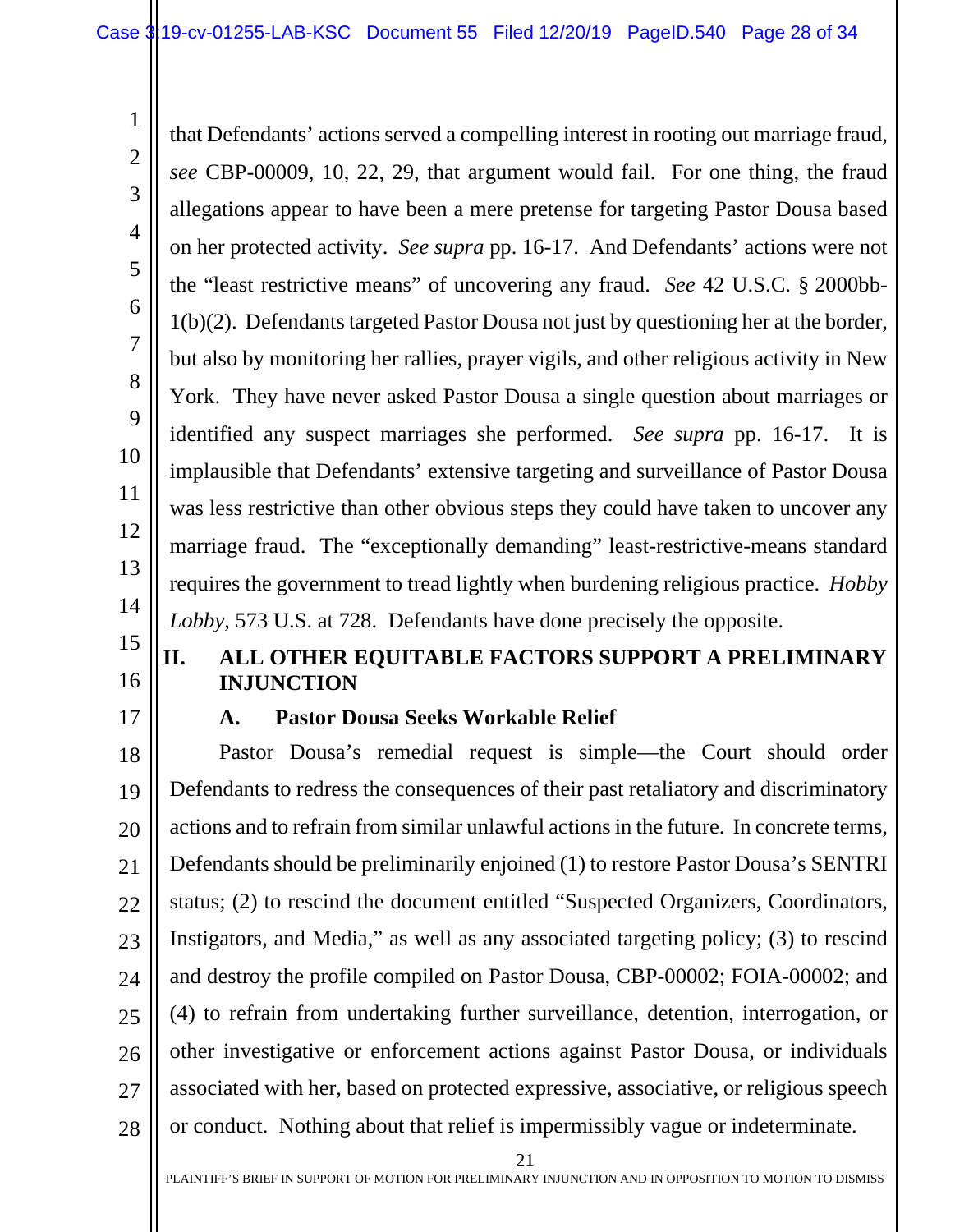7

8

9

10

11

12

13

14

15

16

17

18

19

20

21

22

23

24

25

26

1

The government attempts to parse the Prayer for Relief in Pastor Dousa's complaint as if it set forth the only possible injunction this Court could enter. *See* Opp. 22. Much of that parsing is demonstrably incorrect. For example, the government asserts that Defendants would be enjoined from "ever surveilling, detaining or otherwise targeting [Pastor Dousa] regardless of the justification," *id.*, but that is wrong—adverse actions against her would be barred only if "based on her protected expression, association, or religious exercise." Compl. at 38. Regardless, the Court has broad discretion to fashion appropriate equitable relief, and the Prayer for Relief was deliberately framed in broad terms precisely to allow the Court to tailor any injunction to the facts and the evidence. The government's suggestion that the Prayer for Relief is "redundant, immaterial, impertinent, or scandalous," so as to justify a motion to strike under Rule 12(f), is baseless.

<span id="page-28-0"></span>The two cases the government relies on are of no help. In one, the court rejected a proposed injunction that would have enjoined an insurer from "'obtaining input from biased medical consultants' who are 'not appropriately trained and experienced,'" without providing any "clear or enforceable standards for how [the insurer] would determine whether a medical consultant is appropriately trained and experienced or biased or has a conflict of interest." *Brady v. United of Omaha Life Ins. Co.*, 902 F. Supp. 2d 1274, 1283-85 (N.D. Cal. 2012) (quoting proposed injunction; cleaned up). Here, Pastor Dousa seeks an injunction ordering Defendants to undertake three discrete, concrete actions, and to refrain from targeting her in the future based on her protected expressive, associative, or religious speech or conduct. Nothing about that relief requires Defendants to make judgments about appropriate training, bias, conflicts of interest, or the like. Defendants presumably know the basis of their own actions, so no further clarity is necessary for them to be able to conform their conduct to this Court's order.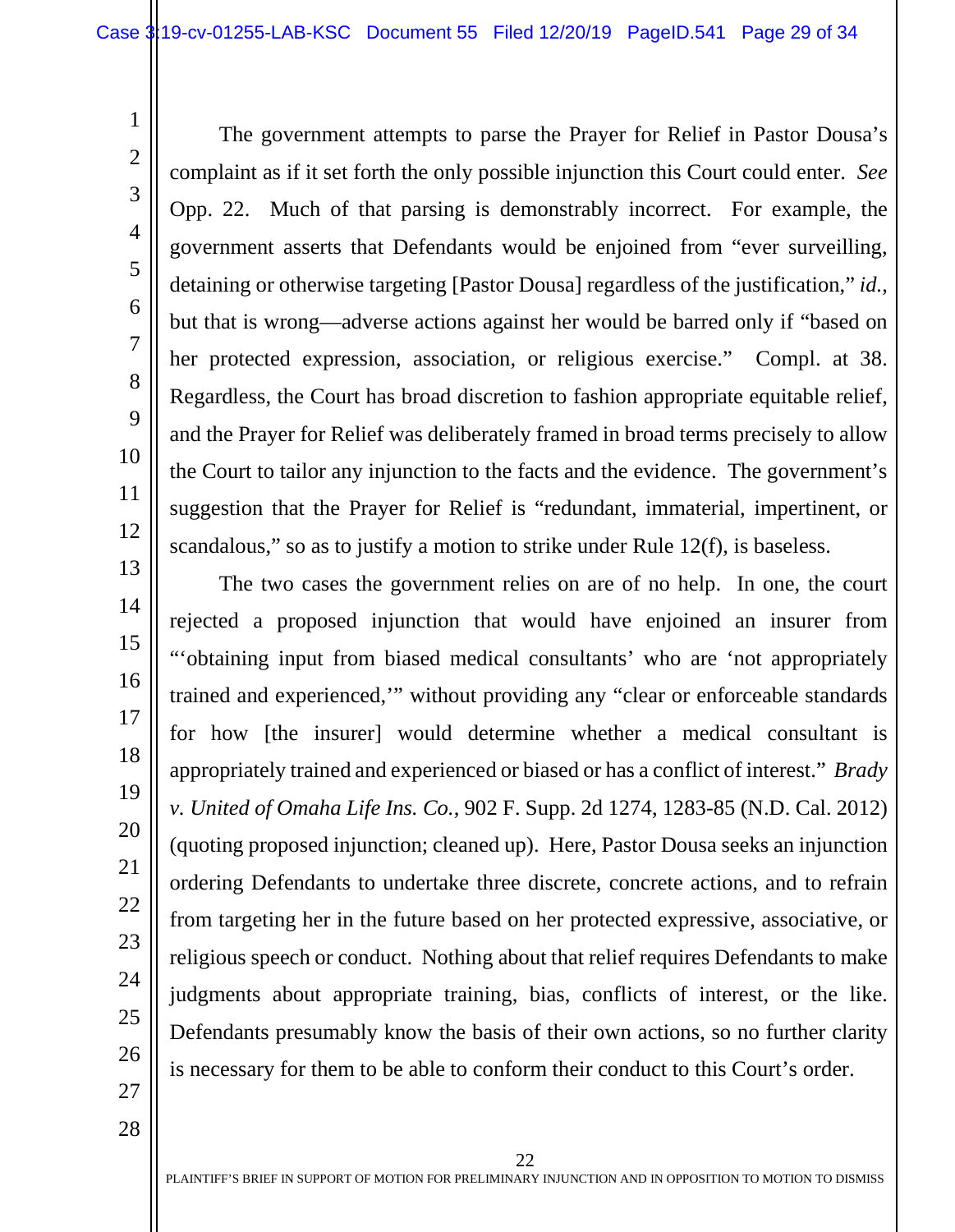In the government's other case, the court rejected a proposed injunction against "using state funds … to fund anti-religious activities … which have the purpose *or effect* of disrupting, destroying, impeding and interfering with the free exercise by plaintiffs of their religion." *Van Dyke v. Regents of Univ. of Cal.*, 815 F. Supp. 1341, 1346 (C.D. Cal. 1993). But Pastor Dousa's proposed injunction would turn on the *basis* of any future actions Defendants might take against Pastor Dousa—which Defendants can and should know—not their "*effect*."

<span id="page-29-0"></span>8

1

2

3

4

5

6

7

9

10

11

12

13

14

15

16

17

18

19

20

#### <span id="page-29-4"></span><span id="page-29-3"></span>**B. Pastor Dousa Faces Irreparable Harm Absent an Injunction**

If this Court does not grant preliminary relief, Pastor Dousa is likely to suffer irreparable harm. Deprivation of a constitutional right, even for a minimal period, "unquestionably constitutes irreparable injury." *Melendres*, 695 F.3d at 1002 (quotation marks omitted). And laws that merely burden speech even without banning it outright still irreparably impair First Amendment rights. *See* Mem. 22.

The government does not dispute these principles, or even that—if Pastor Dousa is likely to succeed on the merits—these principles apply here. Instead, the government combines its merits and irreparable harm arguments, *see* Opp. 15-19, and never offers any reason why, if the Court determines that Pastor Dousa is likely to succeed on the merits of any claim, the Court should still deny an injunction due to an absence of irreparable harm. If the Court finds a likelihood of success on the merits, it accordingly should find a likelihood of irreparable harm as well.

<span id="page-29-1"></span>21 22

23

24

25

26

27

#### <span id="page-29-2"></span>**C. The Equities and the Public Interest Support an Injunction**

The balance of equities and the public interest weigh decidedly in favor of a preliminary injunction. The government does not dispute that there is a "significant public interest in upholding First Amendment principles." *Doe v. Harris*, 772 F.3d 563, 583 (9th Cir. 2014) (quotation marks omitted). Nor does it dispute that "courts will more readily grant [injunctive] relief where allegations of retaliation are involved, because such conduct is likely to cause irreparable harm to the public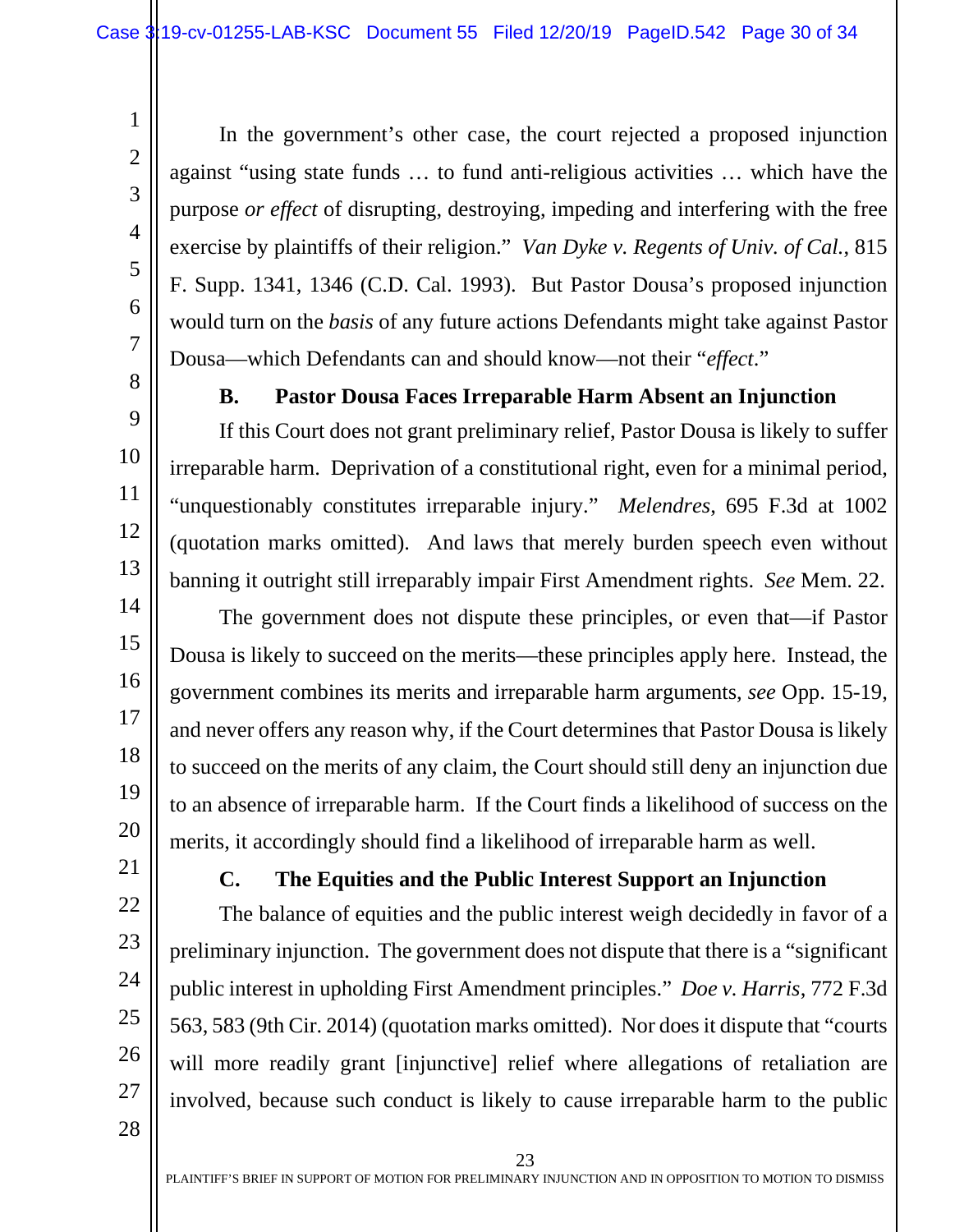<span id="page-30-3"></span>interest … by deterring others from" exercising their rights. *Garcia v. Lawn*, 805 F.2d 1400, 1405 (9th Cir. 1986) (quotation marks omitted). The government notes that Defendants have not banned Pastor Dousa from traveling to Mexico, Opp. 19, but that hardly makes it equitable to threaten her with adverse action every time she crosses the border, ministers to migrants, or posts on Facebook about doing so.

On the other side of the ledger, the government at times suggests that Pastor Dousa unreasonably delayed in bringing suit. *See* Opp. 5-6. Not so. She filed her complaint six months after the Operation Secure Line documents were publicly disclosed, and moved for a preliminary injunction two weeks later. Dkt. 1, 25.

As predicted, the government also invokes a generalized "interest in the efficient administration of immigration laws." Opp. 20; *see* Mem. 24. But the government never explains concretely how redressing past retaliation against Pastor Dousa and refraining from future retaliation will actually endanger the border. If anything, an injunction should *strengthen* border security by reminding Defendants that their broad enforcement tools are meant for genuine security threats, and not to punish U.S. citizens for exercising constitutional rights.

#### <span id="page-30-0"></span>**III. THE COURT SHOULD DENY THE GOVERNMENT'S MOTIONS**

<span id="page-30-1"></span>Because Pastor Dousa is likely to succeed on the merits, *a fortiori* she also has alleged claims that are plausible, precluding dismissal. But even if this Court were to deny a preliminary injunction, it should deny the government's motion to dismiss. To survive a motion to dismiss, Pastor Dousa need only allege facts showing a claim that is "plausible on its face," *Ashcroft v. Iqbal*, 556 U.S. 662, 678 (2009) (quotation marks omitted). On a preliminary injunction motion, moreover, courts may draw whatever inferences they find appropriate, whereas on a motion to dismiss, they "must draw all reasonable inferences in [the plaintiff's] favor." *Dahlia v. Rodriguez*, 735 F.3d 1060, 1077 (9th Cir. 2013).

27

1

2

3

4

5

6

7

8

9

10

11

12

13

14

15

16

17

18

19

20

21

22

23

24

25

<span id="page-30-2"></span>26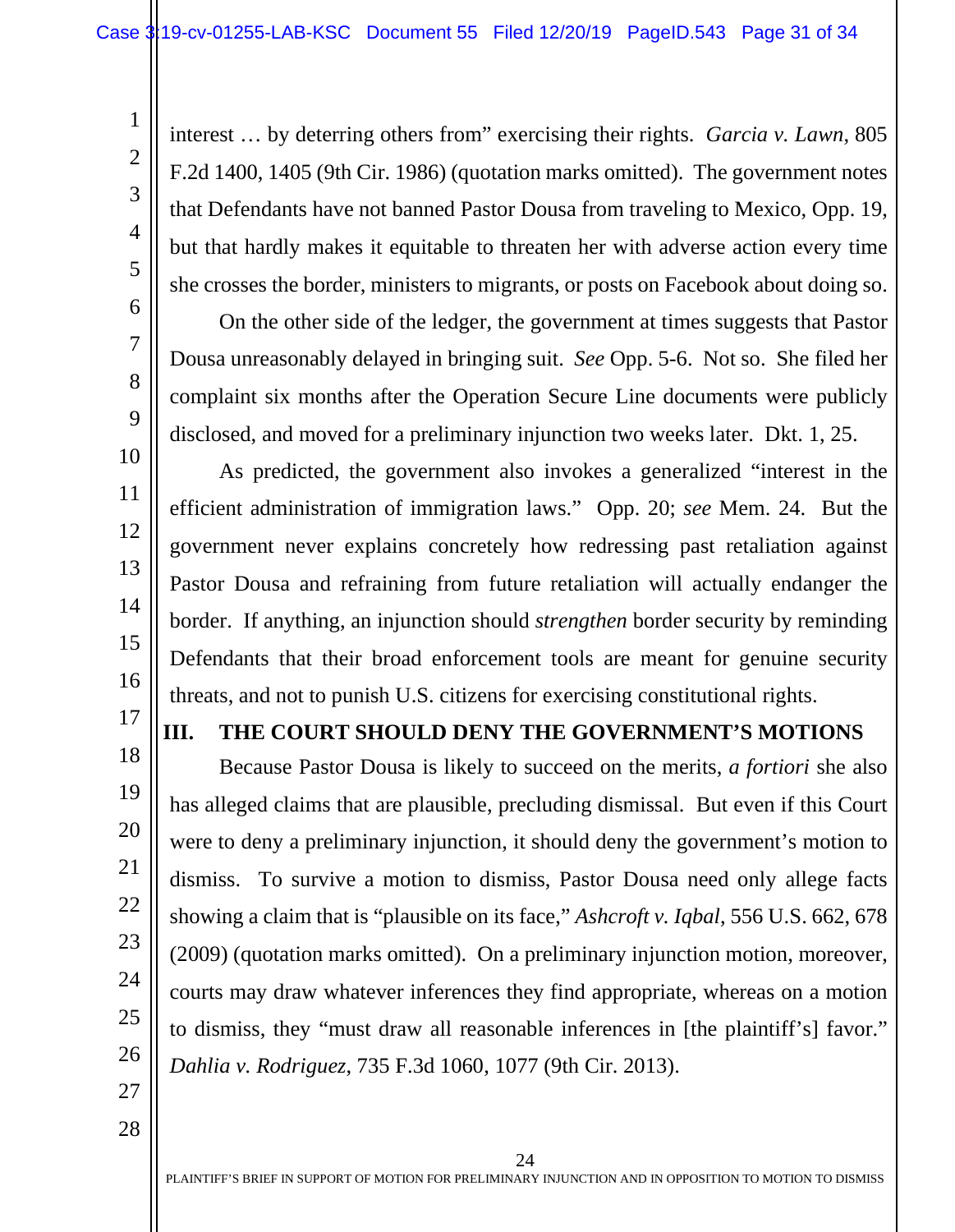The government muddies these clear standards by invoking the concept of "plausibility" throughout its response to Pastor Dousa's preliminary injunction motion. But a "complaint may be dismissed only when defendant's plausible alternative explanation is so convincing that plaintiff's explanation is *implausible*." *Eclectic Properties E., LLC v. Marcus & Millichap Co.*, 751 F.3d 990, 996 (9th Cir. 2014) (quotation marks omitted). A plaintiff thus need only point to alleged "facts tending to exclude the possibility that the [defendant's] alternative explanation is true." *Id.* at 996-97. Pastor Dousa has alleged *many* such facts. CBP's targeting list alone is more than sufficient. And if the Court deems it necessary, Pastor Dousa is prepared to amend her complaint to include information from the discovery documents. As explained, the government's alternative explanations are even less plausible in light of those documents.

The government also floats the possibility of converting its motion to dismiss into a motion for summary judgment. Mot. to Dismiss 8. But the discovery documents show that the government could not possibly meet its burden on summary judgment. Among other things, the government could not show that there is no genuine dispute of material fact as to whether Defendants targeted Pastor Dousa based on protected activity and whether their actions burdened her religious practice. In any event, the Court cannot convert the government's motion without giving Pastor Dousa "a reasonable opportunity to present all the material that is pertinent to the motion." Fed. R. Civ. P. 12(d). That includes material obtainable only through full discovery, including depositions. *See* Fed. R. Civ. P. 56(d).

#### <span id="page-31-3"></span><span id="page-31-2"></span>**CONCLUSION**

<span id="page-31-0"></span>For the foregoing reasons, the Court should grant Pastor Dousa's motion for a preliminary injunction and deny Defendants' motions to dismiss and to strike.

28

1

2

3

4

<span id="page-31-1"></span>5

6

7

8

9

10

11

12

13

14

15

16

17

18

19

20

21

22

23

24

25

26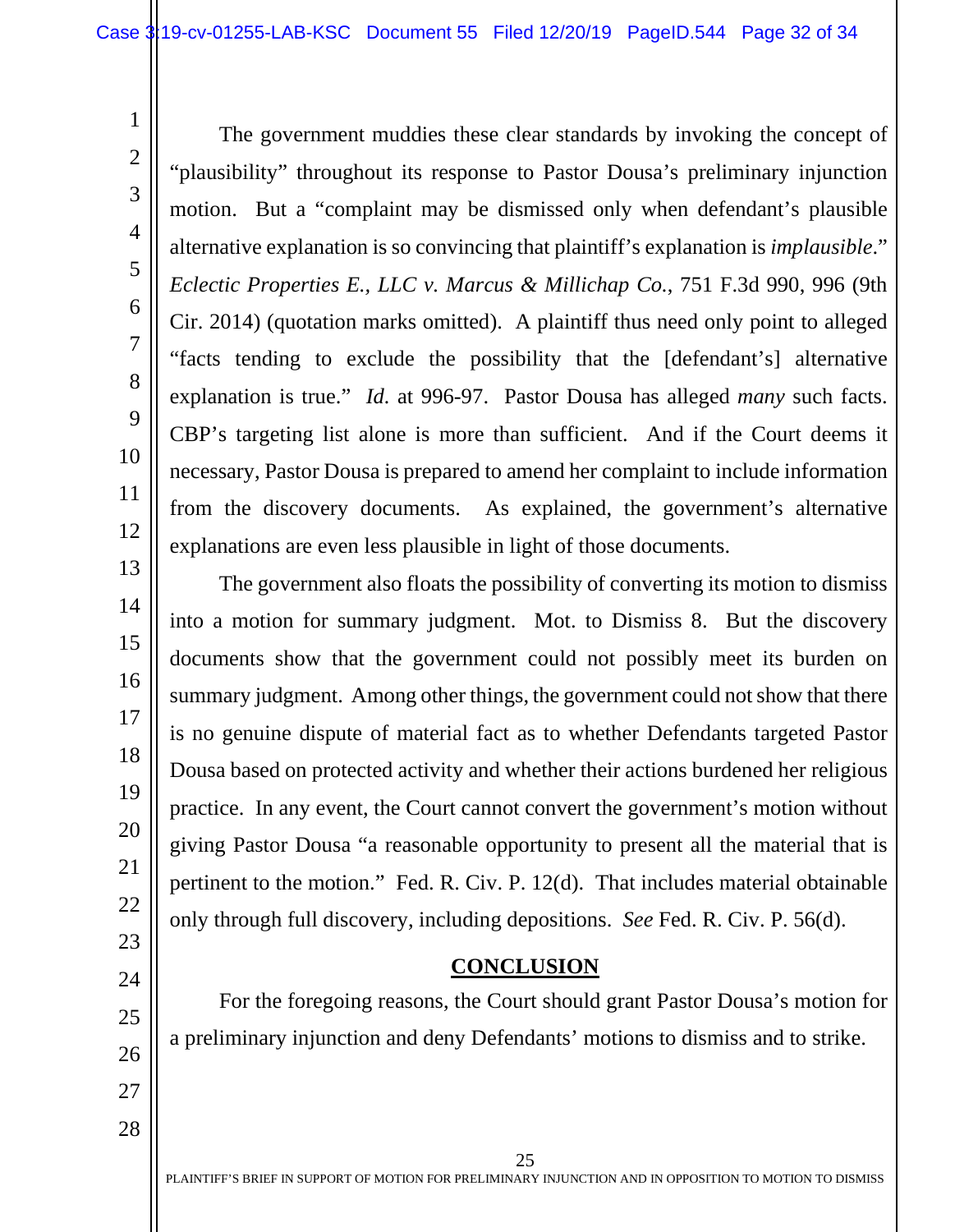# Case 3:19-cv-01255-LAB-KSC Document 55 Filed 12/20/19 PageID.545 Page 33 of 34

| $\mathbf 1$    | Dated: December 20, 2019<br>Respectfully submitted,                                                            |
|----------------|----------------------------------------------------------------------------------------------------------------|
| $\overline{2}$ | By: /s/ Oscar Ramallo                                                                                          |
| 3              | ARNOLD & PORTER KAYE SCHOLER LLP                                                                               |
| 4              | Oscar Ramallo                                                                                                  |
| 5              | Oscar.Ramallo@arnoldporter.com                                                                                 |
| 6              | R. Stanton Jones (pro hac vice)                                                                                |
| $\overline{7}$ | Stanton.Jones@arnoldporter.com<br>William C. Perdue (pro hac vice)                                             |
| 8              | William.Perdue@arnoldporter.com                                                                                |
| 9              | Ada Añon (pro hac vice)<br>Ada.Anon@arnoldporter.com                                                           |
| 10             | Christian D. Sheehan (pro hac vice)                                                                            |
| 11             | Christian.Sheehan@arnoldporter.com<br>Jaba Tsitsuashvili (Bar No. 309012)                                      |
| 12             | Jaba.Tsitsuashvili@arnoldporter.com<br>Leah J. Harrell ( <i>pro hac vice</i> )                                 |
| 13             | Leah.Harrell@arnoldporter.com                                                                                  |
| 14             | Neesha Chhina (pro hac vice)                                                                                   |
|                | Neesha.Chhina@arnoldporter.com                                                                                 |
| 15<br>16       | THE PROTECT DEMOCRACY PROJECT, INC.                                                                            |
|                | Stephanie Llanes (pro hac vice)                                                                                |
| 17             | Stephanie.Llanes@protectdemocracy.org<br>Anne Tindall (pro hac vice)                                           |
| 18             | Anne.Tindall@protectdemocracy.org                                                                              |
| 19             | Genevieve Nadeau (pro hac vice)                                                                                |
| 20             | Genevieve.Nadeau@protectdemocracy.org<br>Ben Berwick (pro hac vice)                                            |
| 21             | Ben.Berwick@protectdemocracy.org                                                                               |
| 22             |                                                                                                                |
| 23             | Attorneys for Plaintiff Kaji Dousa                                                                             |
| 24             |                                                                                                                |
| 25             |                                                                                                                |
| 26             |                                                                                                                |
| 27             |                                                                                                                |
| 28             |                                                                                                                |
|                | 26<br>PLAINTIFF'S BRIEF IN SUPPORT OF MOTION FOR PRELIMINARY INJUNCTION AND IN OPPOSITION TO MOTION TO DISMISS |